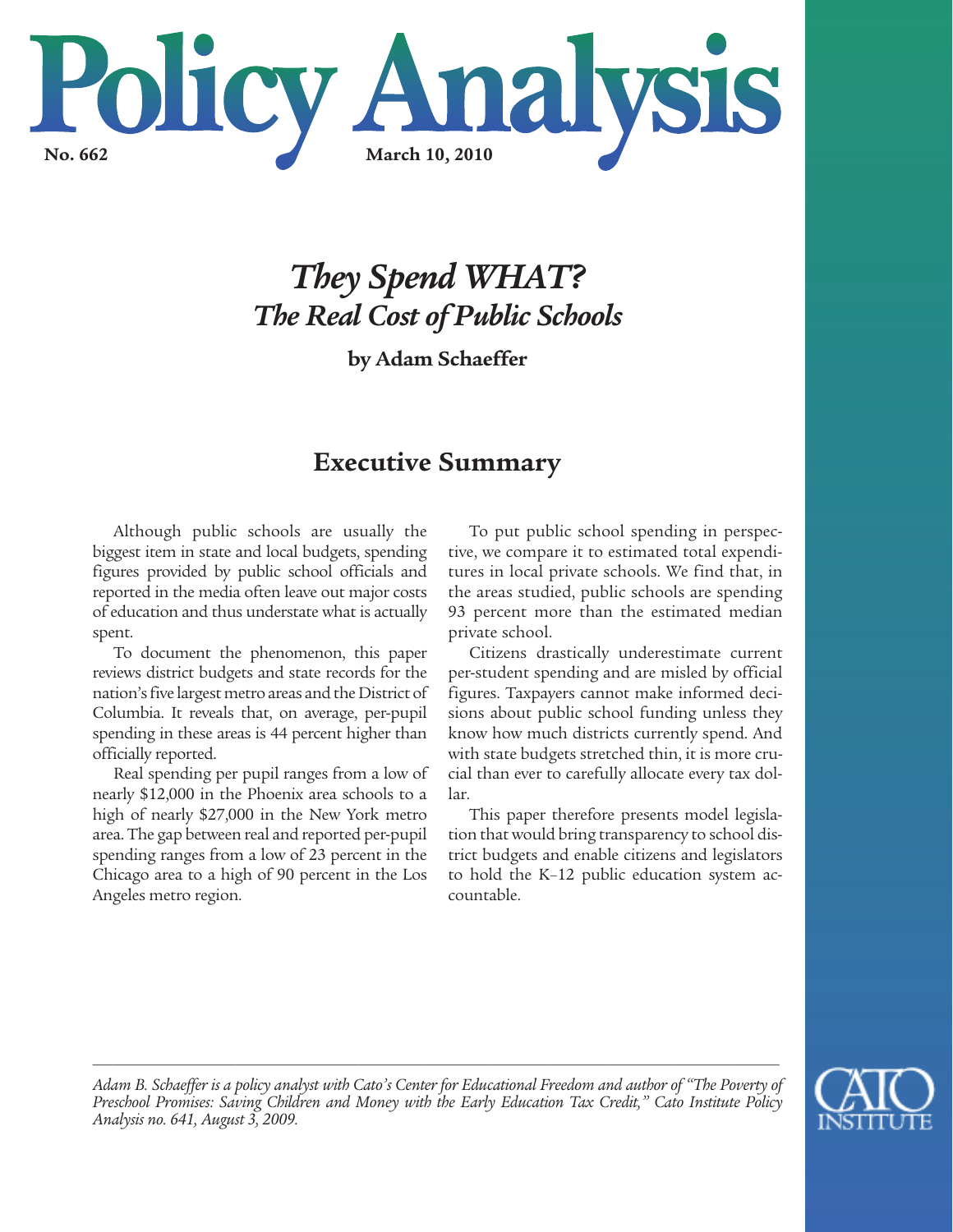**A sobering 27 cents of every dollar collected at the state or local level is consumed by the government-run K–12 education system.**

# **Introduction: Why Education Spending is THE State Budget Issue**

State and local budgets are in sorry shape. Collectively, the states came up more than \$158 billion short of projected tax revenue when planning their budgets for 2010 in  $2009<sup>1</sup>$  In response, more than 30 states raised taxes and 43 reduced services.<sup>2</sup> As the economy deteriorated and tax revenue plummeted more quickly than expected, 39 states discovered additional budget shortfalls of nearly \$34 billion.<sup>3</sup> Together, these shortfalls add up to the largest gap on record, 28 percent of the general fund budgets for 2010.<sup>4</sup>

The near future looks even bleaker than the present. As unemployment remains high and home prices fall or stagnate, states are facing an even larger estimated shortfall of \$180 billion for 2011 and another \$120 billion for  $2012$ .<sup>5</sup> Compounding the growing problems at the state and local levels, federal stimulus funds used this year and next year to close shortfalls will evaporate, and most states' reserves were tapped long ago. The worst, in other words, is yet to come.

So what is to be done? Where can we cut unnecessary programs or increase efficiency in core services? Where can we save the most money? The answer is education.

K-12 schooling is the biggest item on state and local budgets. How big? Based on the 2005–2006 totals from the National Center for Education Statistics updated to 2009 dollars, state and local governments are spending well over \$500 billion on public K–12 education. The Bush and Obama administrations have overseen a startling increase in the federal involvement in and funding of K–12 education, but state and local governments still provide the vast majority of funds. The federal government provides just 9 percent of education funds, compared to 44 percent from local sources and 47 percent from states.<sup>6</sup>

The National Association of State Budget Officers reports that state governments spent 35 percent of their general funds on K–12 education in 2007. $^7$  In contrast, Medicaid, continually singled out as a problematic state budget item, accounted for just 17 percent of generalfund expenditures.<sup>8</sup> The majority of Medicaid funds, however, come from the federal government. Looking at all state-derived funds, we find 25 percent devoted to K–12 education and 13 percent going to Medicaid.<sup>9</sup> The comparison is even more dramatic when we consider local funds in the equation. A sobering 27 cents of every dollar collected at the state or local level is consumed by the government-run K–12 education system, while only 8 cents support Medicaid.<sup>10</sup>

The amount we spend on education has increased dramatically and consistently over the past century, with a 25 percent increase in per-pupil expenditures, in constant dollars, between 1995 and  $2005$ .<sup>11</sup> This upward trajectory shows no sign of flagging, with total state education spending increasing even during this serious recession and amidst plummeting tax revenue, with the assistance of federal stimulus funds. The White House reports that elementary and secondary education spending at the state level increased from over \$228 billion in 2007–2008 to \$236 billion the next, leveling off at \$235 billion for  $2009-2010$ .<sup>12</sup> Education spending is the single most serious burden on state budgets, and it will remain the most delicate and important state spending item with which tax and budget reformers must contend.

As this fiscal crisis continues to unfold, revenues continue to decline, federal stimulus funds run dry, and state and local governments will find themselves at the bottom of a deep financial hole. Local governments, already hit with huge declines in tax revenue from property taxes and other sources, will add to the state burden by falling short on their close to equal share of education funding, leading to calls for even more state aid. Since runaway education spending is a major cause of current and future budget problems, it is the best place to look in state and local budgets for serious savings.

But it is currently far too difficult for taxpayers and political representatives to get a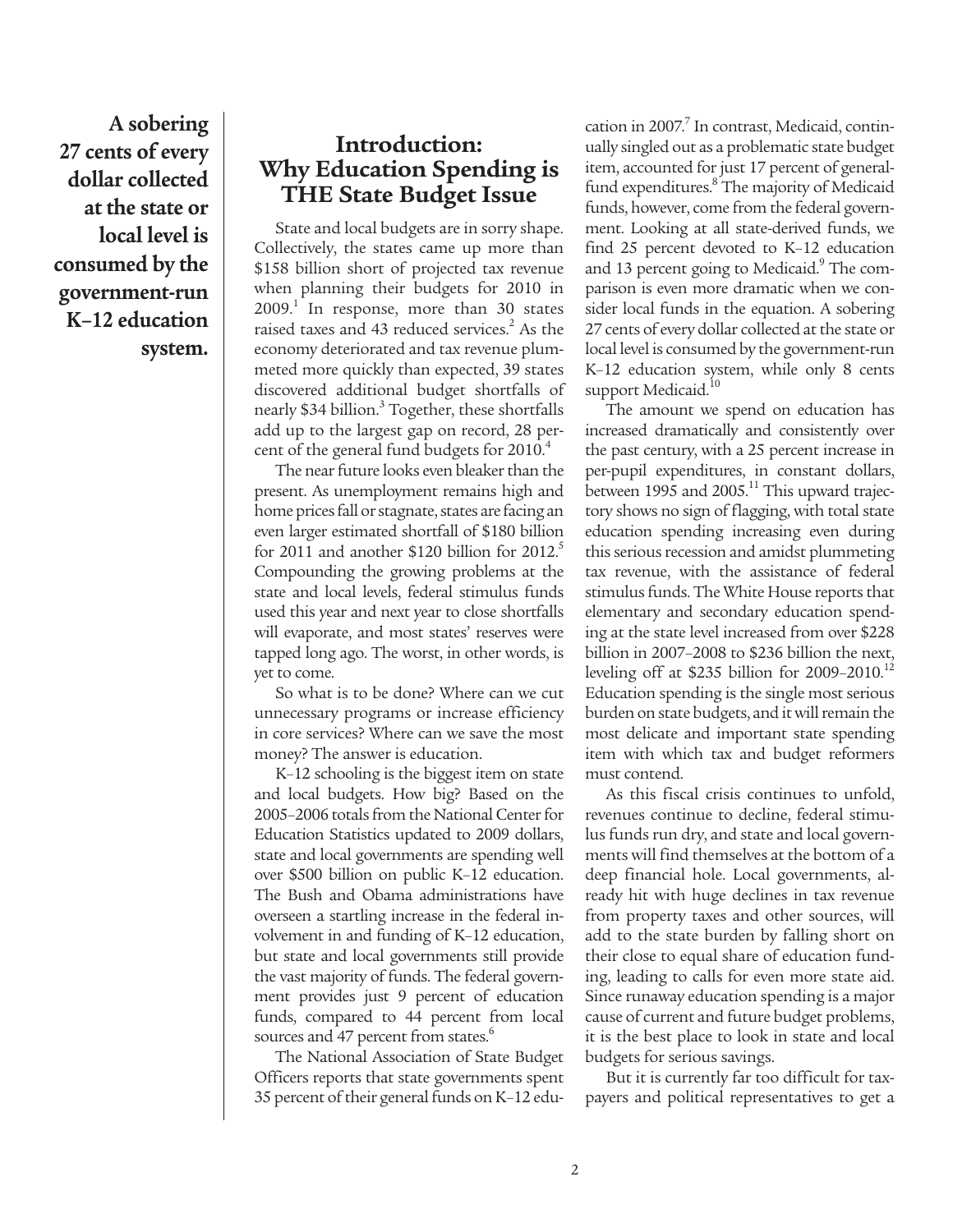handle on school finances. Without a clear idea of current spending levels in public and private schools, it is hard for the public and policymakers to know whether the current system is cost-effective or to assess the fiscal impact of expanding families' options with private school choice programs. To redress that knowledge gap, the final section of this paper presents model legislation requiring districts to publish up-to-date spending figures, fully inclusive of every dollar spent on behalf of K–12 education.

# **Step One for Saving Money: Know How Much You Spend**

It's so simple as to seem trivial. To get control of a budget, you need to know how much you make, how much you spend, and what you're spending it on. Every financial planner starts with these basics, which provide the keys to fiscal responsibility. If you're not able to afford the rent that consumes half of your income, you can reap savings from renting a cheaper apartment. We know that K–12 education is the biggest single cost to state and local governments, eating up close to a third of their revenues. And yet most citizens and politicians have little or no idea how much we are spending on education at a per-pupil level.

Each year, the National Center for Education Statistics publishes public-school spending data for the nation. However, the data they publish is three or four years out of date. More recent national data are unavailable. To make matters worse, many education analysts pay less attention to the *total*spending figures than to what are called "current" expenditures. In this context, "current" has nothing to do with the timeliness of the data. Instead, it refers to a subset of school spending that excludes whole categories of expenditures that are necessary for schools to function, such as capital costs, debt service, and employee benefits. Knowledge of what is spent at the local level tends to be even more skewed and less widespread, even among "experts." And

the general public is, according to national surveys, completely in the dark about such facts.

Most citizens don't have any idea how much is spent per child in public schools. When asked how much was spent in their state, only about 7 percent of Floridians guessed a figure that was close to or higher than the NCES figure of about \$9,800 for that year. *Sixty-three percent* thought their state was spending \$6,000 or less.

This information gap isn't limited to citizens of the Sunshine State. In Idaho, only 26 percent of citizens picked the answer closest to or higher than the NCES figure of about \$7,800; in Illinois, only 11 percent answered close to or higher than the NCES figure of about \$10,600; and in Maryland, only 8 percent answered close to or higher than the NCES figure of about \$13,000.<sup>13</sup>

So the public doesn't know how much is spent to educate children in their state. And for good reason: it's very difficult to find good, up-to-date information on how much public school systems are spending per child. And it's most difficult at the district level.

States collect information on district expenditures, but the level of detail, clarity, and availability varies widely from state to state. The federal government collects information as well, but it doesn't provide timely or well-publicized data on individual districts, the most important level of information for taxpayers to know about. And as noted above, the out-of-date "current" spending figures from official federal and local sources do not represent the total spending per child.

The best place to look for timely information on *total*spending at the district level is in individual school district budget documents. Unfortunately, these documents suffer from many of the same problems found in state and federal data, while adding a few of their own. Some district budgets are not published online, and hard copies are usually difficult to secure. The budgets are complex and often confusing, and it can be a time-consuming challenge to find an official who is both capable and willing to help decode them.

**It's very difficult to find good, up-to-date information on how much public school systems are spending per child.**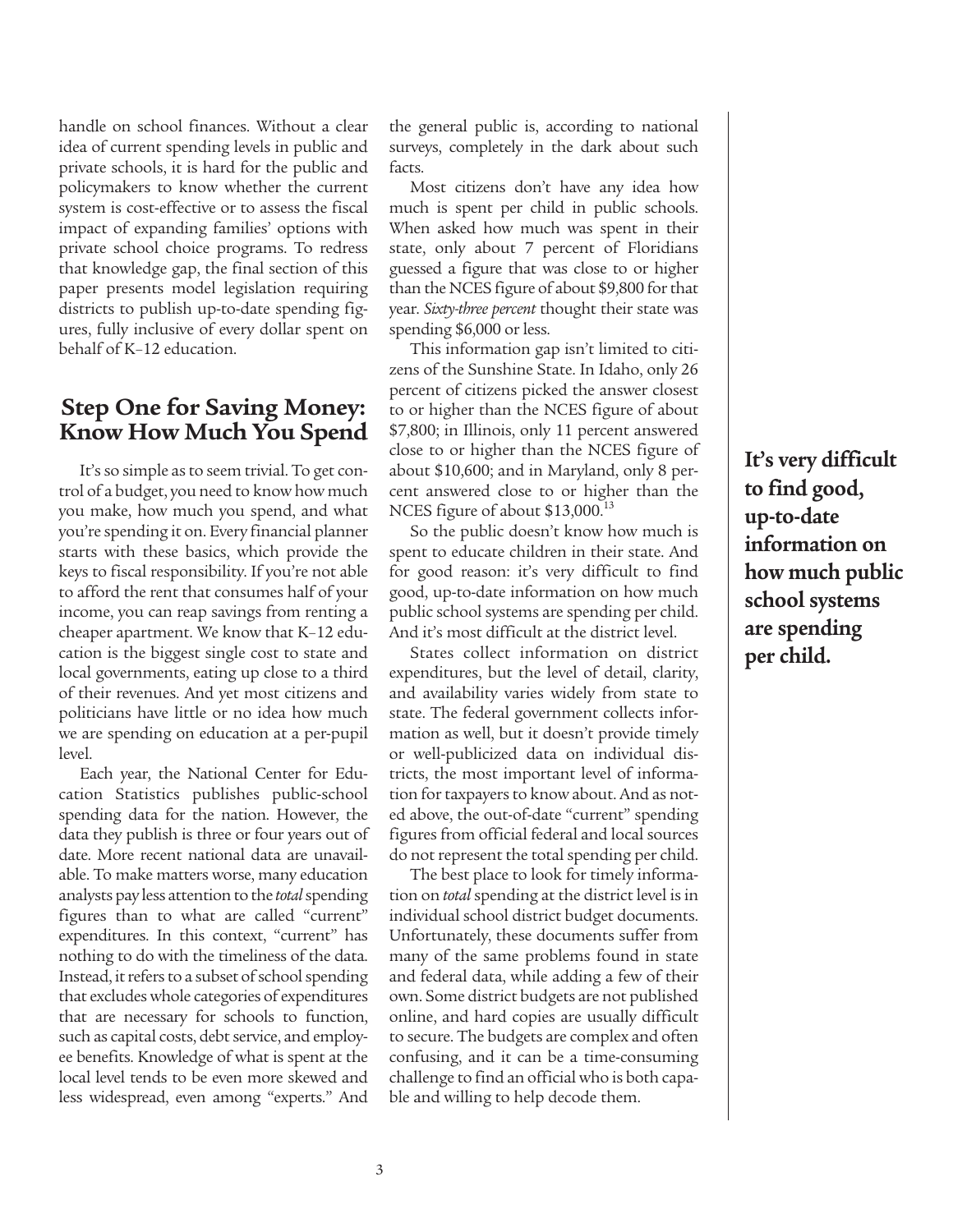### **Table 1 Arlington County Public School District Expenditures for 2008, as Reported by the District, State, and Regional Organizations**

|                    | <b>District</b> | <b>State</b>  | Regional      |
|--------------------|-----------------|---------------|---------------|
| Total Expenditures | \$425,864,361   | \$436,223,759 | \$444,105,215 |

Source: Arlington Public Schools, "School Board's Adopted Budget Fiscal Year 2009," FY2008 School Board's Appropriated Budget, p. 5, http://www.apsva.us/15401081151845893/lib/15401081151845893/FY\_2009\_Final\_Ad opted\_Budget\_FINAL.pdf; Virginia Department of Education, "2007-08 Superintendent's Annual Report," Table 15: State figure, http://www.doe.virginia.gov/VDOE/Publications/asrstat/2007-08/asrbook.html; Washington Area Board of Education, "WABE Guide FY2008," November 2007 Chart: FY2008 Approved Fund Expenditures, pp. 23, 24. Regional figure, Fairfax County Public Schools, "WABE Guide 2008," Washington Area Board of Education, November 2007, http://www.fcps.edu/fs/budget/wabe/2008.pdf.

Sometimes it's necessary to triangulate the correct number by comparing district, state, and even regional budget figures for a district. Typically, each level of government and department will use slightly different formulas for tallying "funds" (i.e., budget categories), including or excluding different expenses for different reasons.

For instance, Table 1 displays the reported total actual spending figures for Arlington, Virginia, in 2008 according to the school district's own budget document, a state document on total district spending, and a document on D.C. metro districts published by the Washington Area Boards of Education. There is more than a \$10 million increase from the district to the state spending figure, and an approximately \$8 million additional increase to the regional total spending figure for Arlington. In other words, there's an \$18 million difference between regional and district figures.

School districts typically account for funds and spending differently than you and I account for our household budget or the way that a business keeps its books. What is most important to school budget directors is accounting for and tracking the kaleidoscope of revenue streams and program funds, *not* the total amount that is spent in a given year. From a district administrator's perspective, she just needs to know if the funding streams

and individual program budgets line up. Do we have enough money coming in from grants and transfers for remedial reading programs to cover the expected budget for this year? Is the health and retirement fund receiving the amount of operating fund revenue required by statute? These are important things to know. But this is not all that the public, or, for that matter, school bureaucrats, *should* know.

Citizens need to know how much is being spent per child, regardless of where the dollars come from or are going to, in order to judge whether the district has enough money to educate a child. If a district is spending \$30,000 per child, surely that is enough to ensure a high-quality education. If the school buildings are nonetheless in disrepair and the kids can't read, then there is good reason to suspect that a massive share of that money is being wasted.

Discovering the real cost of education requires a significant time commitment for each individual school district. That presents an even bigger problem: there are 13,862 regular school districts in the United States. That's about 277 per state. Even if one were able to fully document the real per-pupil spending for each district with just one day of work—which is typically *not* the case—it would mean that determining real costs for each state would take more than a full year of

**Citizens need to know how much is being spent per child in order to judge whether the district has enough money to educate a child.**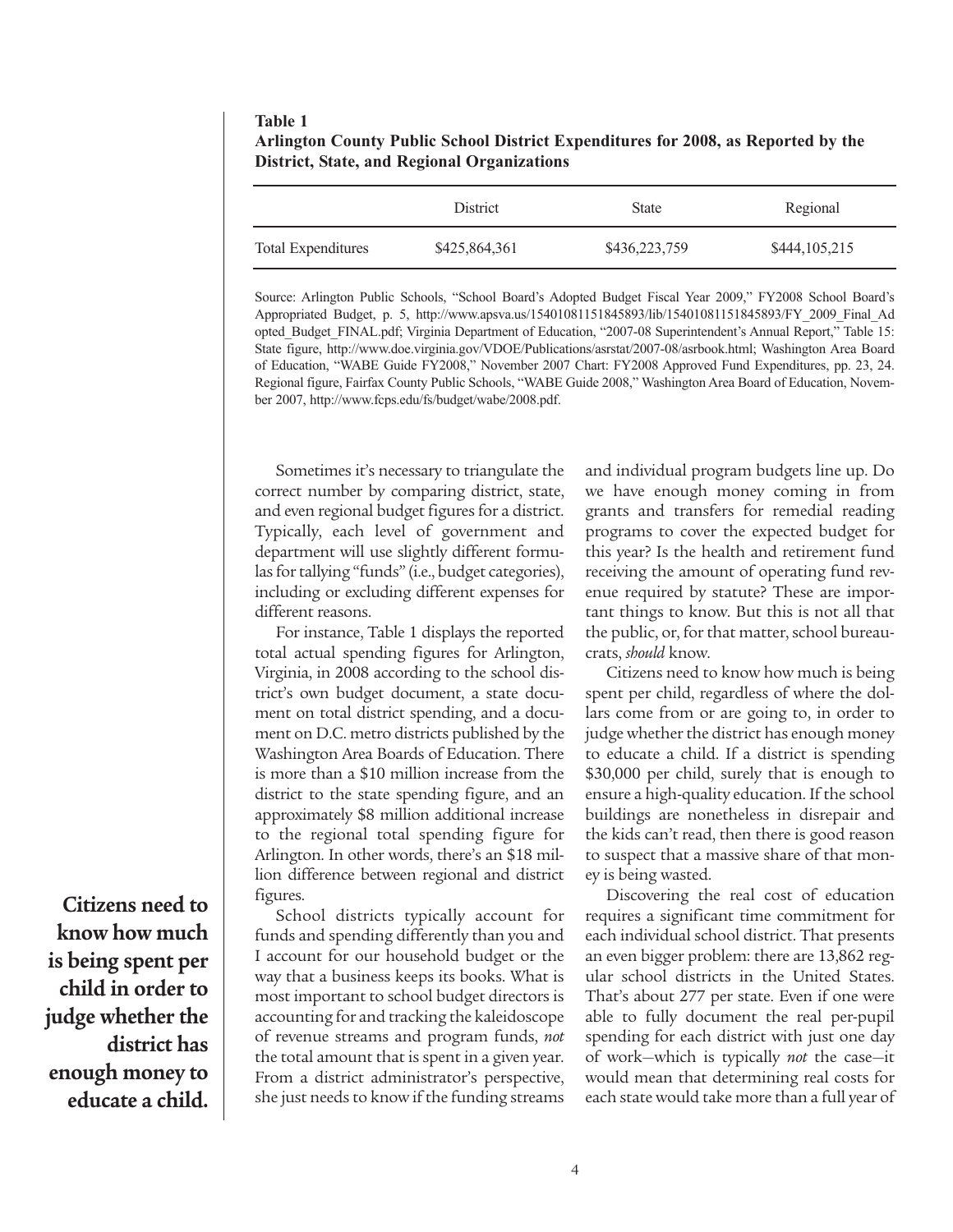work days. And documenting spending for every district in the country would take 50 *work-years*. Needless to say, that's prohibitive.

Since it is impractical to calculate real, upto-date per-student spending for every district, this paper focuses on five of the nation's largest metropolitan areas, looking at their central city districts as well as two other districts in their immediate vicinities. $14$  We looked at the five biggest metro areas, plus Washington, D.C., and then at the closest K–12 districts with the highest and lowest per-capita income levels according to the census, for a total of 18 public school districts.<sup>15</sup>

Through these examples, we demonstrate that the most widely reported per-pupil spending figures give a grossly inaccurate impression of the resources that Americans devote to public education. The low-income Lawrence Union Free School District in New York, for instance, spends about \$30,000 per student. That certainly seems like far more money than is needed to provide a child with a good K–12 education.

Citizens respond to new information, and even moderately accurate information on education spending changes their policy preferences significantly. A survey by *Education Next* and the Program on Education Policy and Governance at Harvard University found that support for increased education spending dropped by 8 percentage points (46 to 38) for respondents who were told what their district's per-pupil spending figure was compared to respondents who were not given the spending figure. Among African American respondents, support fell dramatically, from 82 to 48 percent. And these drops occurred *despite* the fact that the per-pupil spending figure given to respondents was from 2005–2006 and counted only *current*, rather than *total* expenditures.<sup>16</sup>

Total expenditures per pupil run about 16 percent higher on average than current expenditures, which don't include things like transportation, capital expenses, and debt service. Correcting commonly cited spending figures to represent total expenditures and current-year dollars raises the average perpupil spending figure by nearly 25 percent.<sup>17</sup>

American citizens are being kept in the dark on education spending, and this imposed ignorance affects the policy and political environment.

# **Findings**

In this section, we turn to our findings for the five largest metro areas and the nation's capital. A few of the 18 school districts report information in a relatively accessible form, and one even reports an up-to-date total spending per-pupil figure that comes fairly close to the real value (real spending is a mere 3 percent higher than its reported figure, a modest difference compared to other districts). Most, however, fall far short of the mark. The overviews below illustrate how misleading are the most widely available spending figures for school districts, and demonstrate the need for a clearer, more transparent system.

We also review the financial situation in each state and metropolitan area in order to provide additional context for the district spending figures and to demonstrate the urgent need for increased budget transparency. A comparison of public per-pupil spending with an estimate of what a median private school spends in each metro area is also provided.

#### **Phoenix, Arizona, Metro Area**

Although the Phoenix area schools spend less than many other big-city districts, the average real per-pupil spending figure of \$11,800 is 27 percent higher than the average \$9,300 the Phoenix districts claim to spend.<sup>18</sup> In addition, real public school spending is more than 75 percent higher than the estimated median private school spending of just under \$7,000.<sup>19</sup>

Cave Creek, with per-pupil spending just shy of \$14,000 (Figure 1), has the highest spending of the three Phoenix-area districts we examined. This real spending figure is 54 percent higher than the official figure—the largest gap of the three districts in this metro area. Paradise Valley comes in second place, spending over \$12,300 per student. And Deer

**American citizens are being kept in the dark on education spending, and this imposed ignorance affects the policy and political environment.**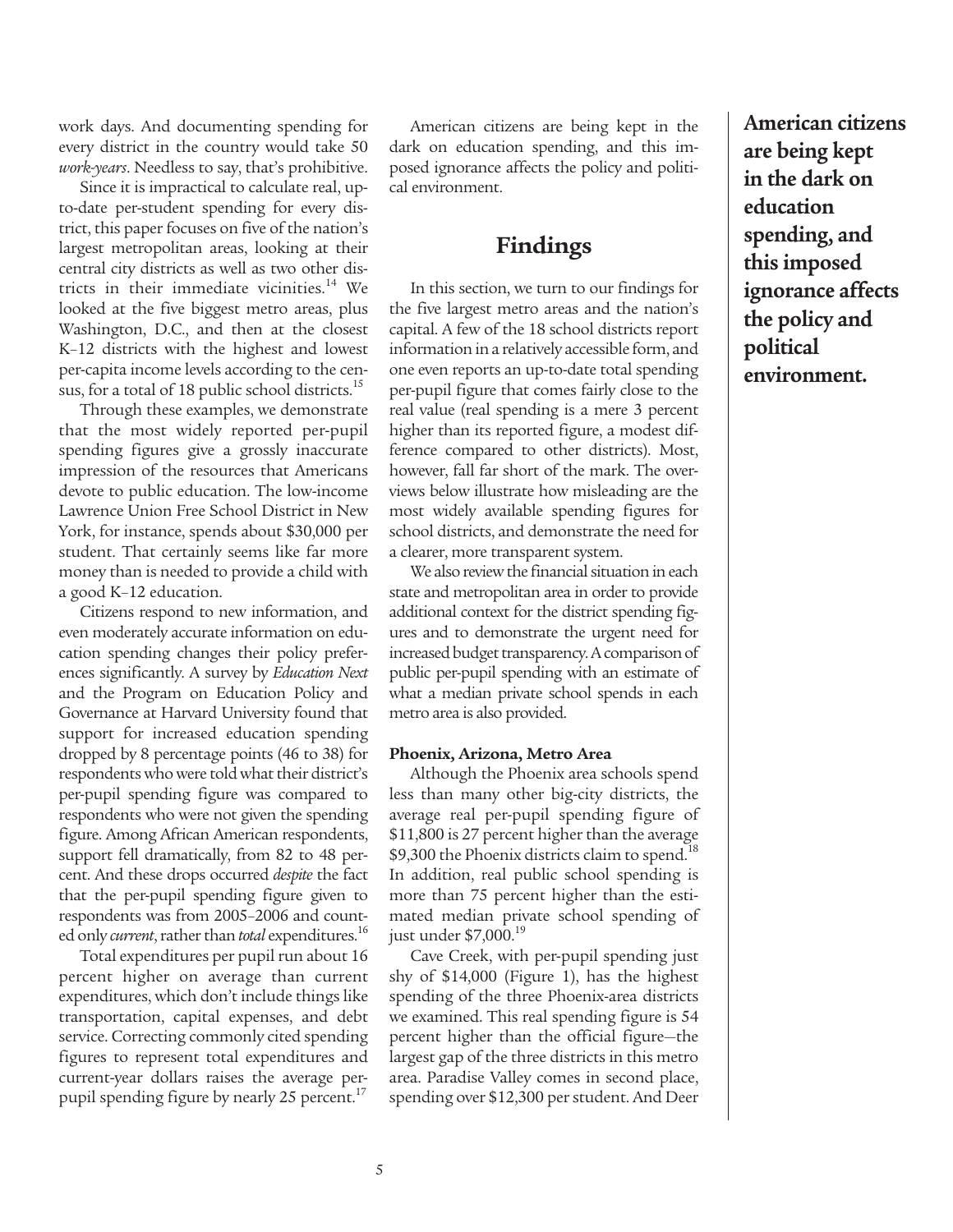Valley spends the least of the three, at over \$9,300 per pupil (Table 2).

50 percent of the total general fund. Next year looks difficult as well, with projected revenues falling short of projected spending by \$2.5 billion. $20$ 

This fiscal year, Arizona has grappled with a budget that fell \$4.7 billion short—nearly





Source: Notes for the figure are in Table 2 below, and full references are in Appendix A.

#### **Table 2 Per-Pupil Spending in the Phoenix, Arizona Metro Area**

| <b>District</b>                      | Real<br>Public | <b>Stated</b><br>Public | <b>NCES</b> | Estimated<br>Private | Higher<br>than<br><b>Stated</b> | Higher<br>than<br><b>NCES</b> | Higher<br>than<br>Private |
|--------------------------------------|----------------|-------------------------|-------------|----------------------|---------------------------------|-------------------------------|---------------------------|
| Paradise Valley<br>(city district)   | \$12,312       | \$9,883                 | \$8,777     | \$6,770              | 25%                             | 40%                           | 82%                       |
| Cave Creek<br>(high-income district) | \$13,929       | \$9,024                 | \$7,895     | \$6,770              | 54%                             | 76%                           | 106%                      |
| Deer Valley<br>(low-income district) | \$9,365        | \$8,323                 | \$7,515     | \$6,770              | 13%                             | 25%                           | 38%                       |

Source: Cave Creek and Deer Valley budget information is from fiscal year 2008, and Paradise Valley budget information is from fiscal year 2009. National Center for Education Studies (NCES) figures are from the most recent year available, the 2005–2006 total expenditures per pupil. The stated public school expenditure is taken from figures posted on the district website or budget documents if available, from state websites or documents if not available from the district, or directly from district officials if not available to the public in print or on an official website. All budget figures are in unadjusted dollars for the year in which the information was reported, as these unadjusted figures are what reporters and officials use. Full citations for district calculations are detailed in Appendix A. The private school spending figure is an estimate of FY2009 total spending per student based on NCES median highest private school tuition for 2003–2004, updated for cost trends per year and inflation, increased by 25 percent to account for spending from nontuition sources, and adjusted for relative per-capita income in the metro area.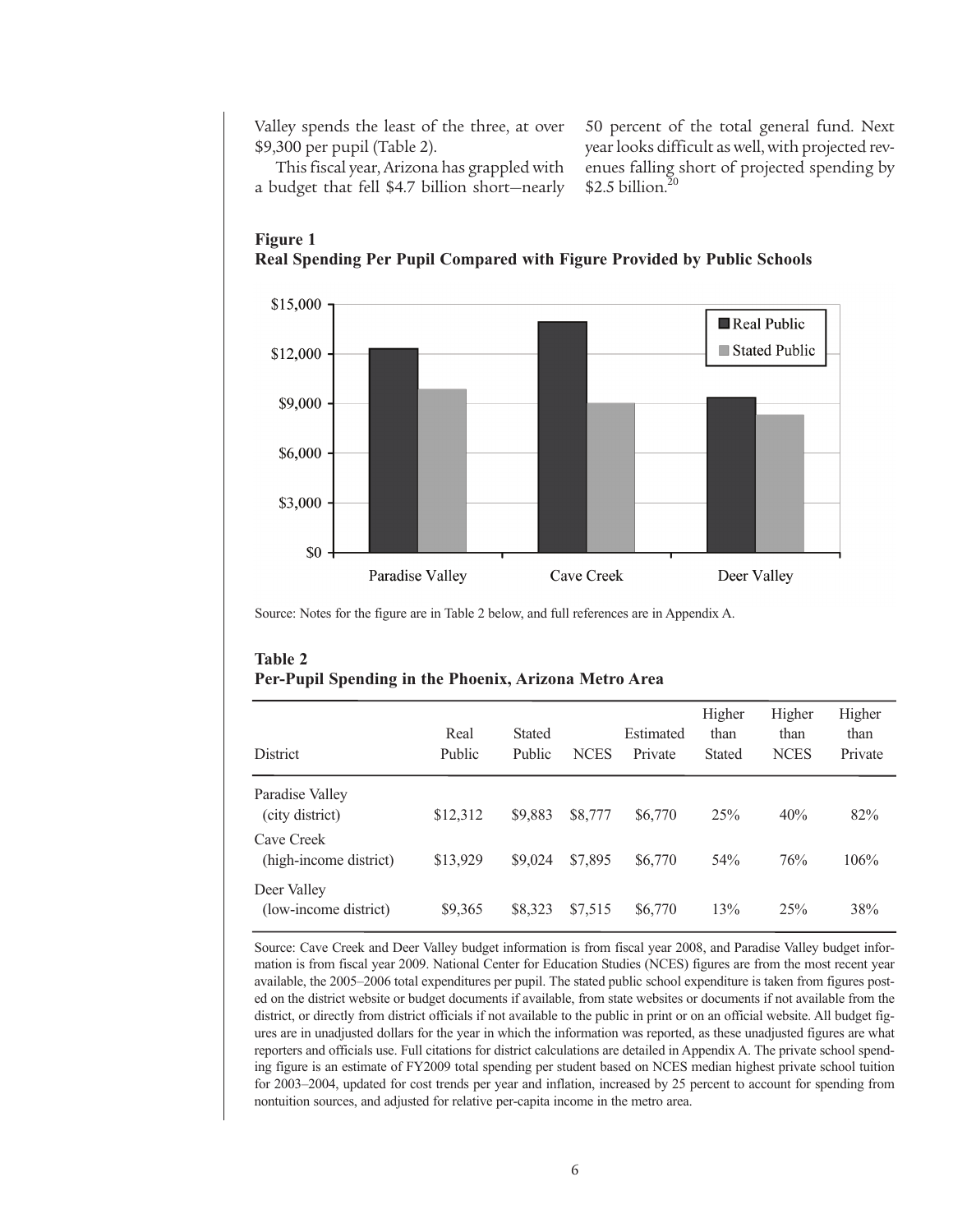On the heels of a \$270 million, 22 percent budget cut, Phoenix still faces an almost \$100 million shortfall this year and possible tax hikes on top of service cuts.<sup>21</sup> "We have to ask residents: Do they want these draconian cuts?" said Mayor Phil Gordon. "Do they want to be understaffed in fire and police? I, for one, think our residents would want to continue the way of life in this city."<sup>22</sup> Like most of the country, the Phoenix area is facing another year of seriously constrained revenue and continuing budget pressures.

#### **Los Angeles, California, Metro Area**

Although California is considered a relatively low-spending state when it comes to education, the Los Angeles metro area comes in third place for average real spending in our study.<sup>23</sup> The average real per-pupil spending figure of \$19,000 is a stunning 90 percent higher than the \$10,000 the districts claim to spend. In addition, real public school spending is 127 percent higher than the estimated median private school spending of \$8,400.

Los Angeles, spending just over \$25,000 per student, is the highest spending of the three LA-area districts we examined (Figure 2). This real spending figure is 151 percent higher than the official figure—the largest gap of any district in this metro area and the largest gap of any district in our study. Beverly Hills comes in second place, spending over \$20,500 per student. And Lynwood spends the least of the three, at just over \$11,000 per pupil (Table 3).

The California budget has been the focus of much media attention, with the state actually running out of cash and issuing scrip to some businesses in lieu of payment this summer. <sup>24</sup> In fiscal year 2010 California has continued to wrestle with a shocking \$46.6 billion gap in its budget, a sum that is over 50 percent of the total general fund budget. Next year looks difficult as well, with the state \$7.4 billion off in revenues for projected spending in FY2011—and the revenue environment likely to worsen.<sup>25</sup>

Los Angeles has also been hit with significantly decreased tax revenue by the economic downturn, with battles erupting over tax hikes and cuts to services such as the police. The city is still grappling with a \$405 million shortfall in this year's budget, and the next year is unlikely to bring any relief from the pressure.<sup>26</sup>

**The average real per-pupil spending figure of \$19,000 is a stunning 90 percent higher than the \$10,000 the districts claim to spend.**





Source: Notes for the figure are in Table 3 below, and full references are in Appendix A.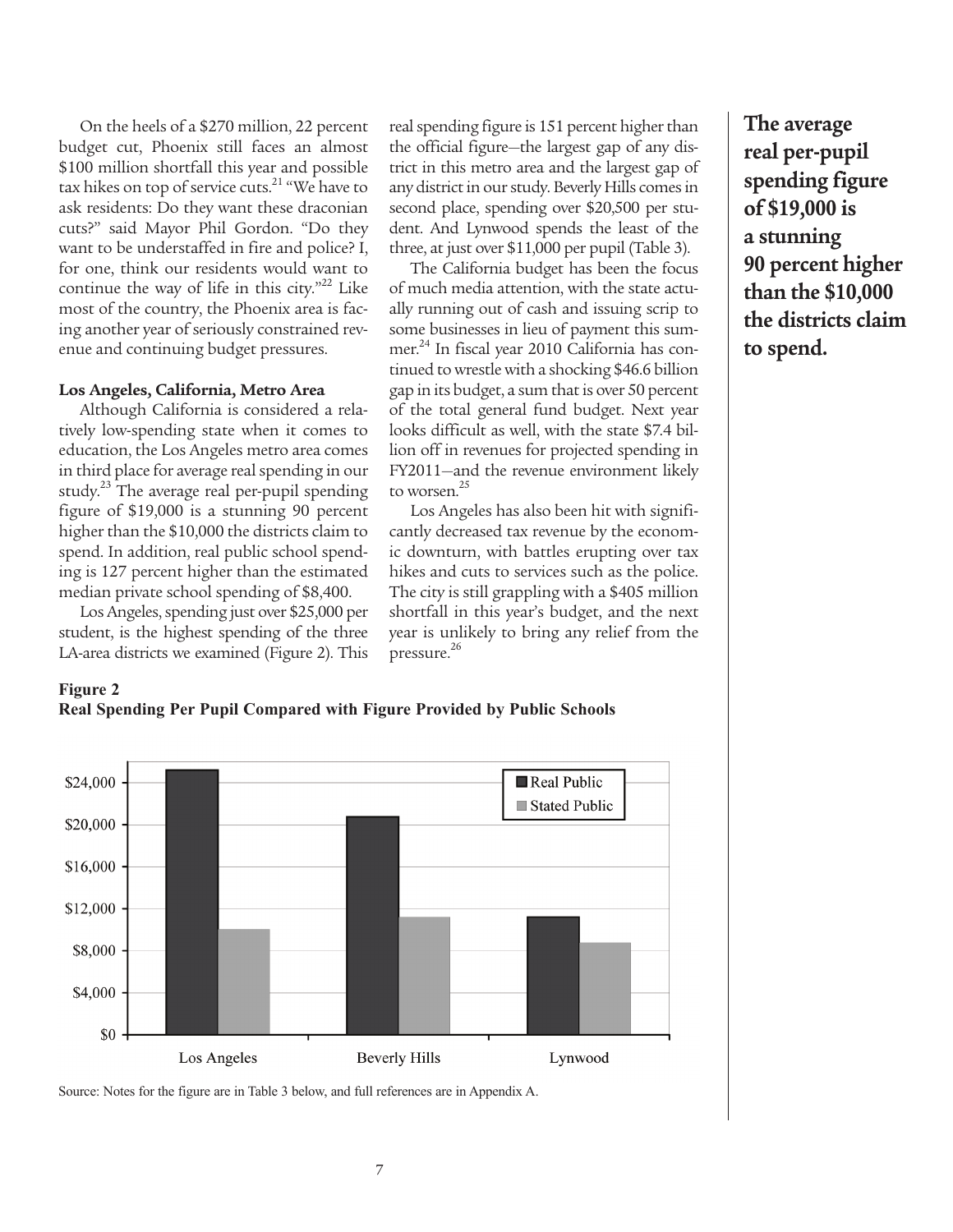| District                                         | Real<br>Public | <b>Stated</b><br>Public | <b>NCES</b> | Estimated<br>Private | Higher<br>than<br><b>Stated</b> | Higher<br>than<br><b>NCES</b> | Higher<br>than<br>Private |
|--------------------------------------------------|----------------|-------------------------|-------------|----------------------|---------------------------------|-------------------------------|---------------------------|
| Los Angeles<br>(city district)                   | \$25,208       | \$10,053                | \$13.341    | \$8,378              | 151%                            | 89%                           | $201\%$                   |
| Beverly Hills<br>(high-income district) \$20,751 |                | \$11,205                | \$18,394    | \$8,378              | 85%                             | 13%                           | 148%                      |
| Lynwood<br>(low-income district)                 | \$11,215       | \$8,761                 | \$10,816    | \$8,378              | 28%                             | $4\%$                         | 34%                       |

**Table 3 Per-Pupil Spending in the Los Angeles, California, Metro Area**

Source: Los Angeles and Lynwood budget information is from fiscal year 2008. Beverly Hills budget information is from fiscal year 2007. National Center for Education Studies figures are from the most recent year available, the 2005–2006 total expenditures per pupil. The stated public school expenditure is taken from figures posted on the District website or budget documents if available, from state websites or documents if not available from the district, or directly from district officials if not available to the public in print or on an official website. All budget figures are in unadjusted dollars for the year in which the information was reported, as these unadjusted figures are what reporters and officials use. Full citations for district calculations are detailed in Appendix A. The private school spending figure is an estimate of FY2009 total spending per student based on NCES median highest private school tuition for 2003–2004, updated for cost trends per year and inflation, increased by 25 percent to account for spending from nontuition sources, and adjusted for relative per-capita income in the metro area.

#### Washington, DC, Metro Area<sup>27</sup>

The Washington metro area comes in second highest in spending for our study at an average \$22,400 per pupil (Figure 3). Only New York tops that figure.<sup>28</sup> This real perpupil spending figure is 34 percent higher than the average of \$16,700 stated by the school districts. Real public school spending is also more than double the estimated median private school spending of \$11,000.

The District of Columbia, at over \$28,000 per student, has the highest spending of the three DC–area districts we examined. This real spending figure is 61 percent higher than the official one—the largest gap of any district in the area. Arlington comes in second place, spending just under \$24,000 per student. And Prince George's spends the least of the three, at just over \$15,000 per pupil (Table 4).

Washington, DC and the surrounding metro area were spared the depths of the economic downturn that many other regions suffered in 2009, but revenues have dropped nonetheless and local and state governments in Virginia and Maryland have struggled with cuts to their planned budgets as a result.

In Washington, mid-year revenue projection revisions exposed a \$190 million gap in the 2009 budget after already closing an \$800 million shortfall earlier in the year, a \$150 million shortfall for 2010, and a total of \$340 million shortfall over the next two years. "The recession we have is the deepest, widest, in 70 years," Chief Financial Officer of the District of Columbia Natwar M. Gandhi, said. "It's an economic tsunami out there, and it has caught up with us." Gandhi expected the economic situation to remain grim through at least  $2012^{29}$ 

Virginia is also wrestling with budget problems, with \$5.6 billion in revenue shortfalls addressed after the 2010 budget took effect, and another \$1 billion in shortfalls appearing soon thereafter.<sup>30</sup> In Arlington, officials have announced that cuts in services and tax increases are on the table to close to an \$80 million to \$100 million gap in the 2010 budget.<sup>31</sup> And in Maryland's Prince George's

**The Washington metro area comes in second highest in spending for our study, at an average \$22,400 per pupil.**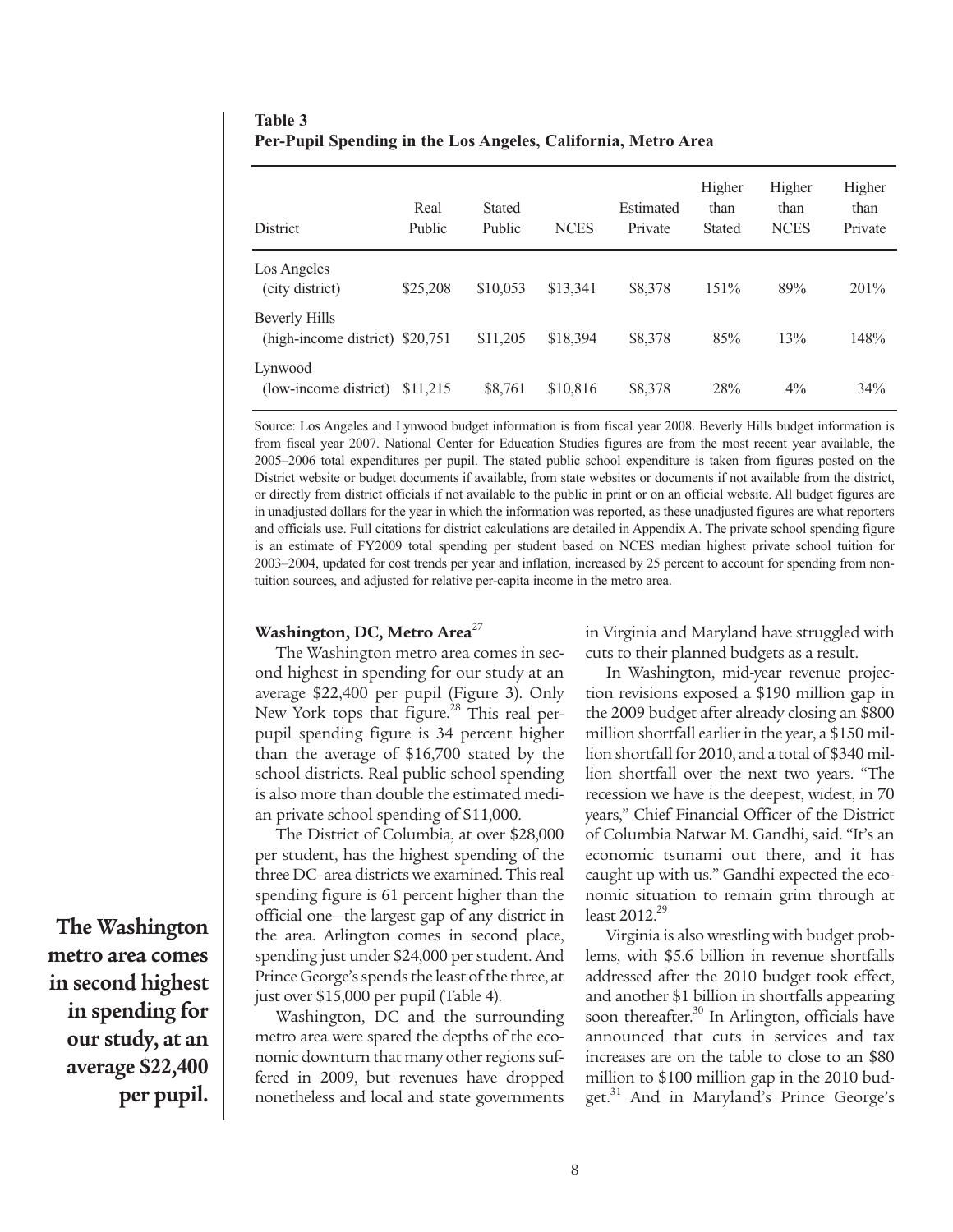



Source: Notes for the figure are in Table 4 below, and the full references in Appendix A.

# **Table 4 Per-Pupil Spending in the Washington, DC, Metro Area**

| District                                          | Real<br>Public | <b>Stated</b><br>Public | <b>NCES</b> | Estimated<br>Private | Higher<br>than<br><b>Stated</b> | Higher<br>than<br><b>NCES</b> | Higher<br>than<br>Private |
|---------------------------------------------------|----------------|-------------------------|-------------|----------------------|---------------------------------|-------------------------------|---------------------------|
| District of Columbia<br>(city district)           | \$28,170       | \$17,542                | \$15,847    | \$11,032             | 61%                             | 78%                           | 155%                      |
| <b>Arlington County</b><br>(high-income district) | \$23,752       | \$19,538                | \$19,892    | \$11,032             | $22\%$                          | 19%                           | 115%                      |
| Prince George's County<br>(low-income district)   | \$15,225       | \$13,025                | \$11,818    | \$11,032             | 17%                             | 29%                           | 38%                       |

Source: District of Columbia, Arlington, and Prince George's County budget information is from fiscal year 2009. National Center for Education Studies figures are from the most recent year available, the 2005–2006 total expenditures per pupil. The stated public school expenditure is taken from figures posted on the District website or budget documents if available, from state websites or documents if not available from the district, or directly from district officials if not available to the public in print or on an official website. All budget figures are in unadjusted dollars for the year in which the information was reported, as these unadjusted figures are what reporters and officials use. Full citations for district calculations are detailed in Appendix A. The private school spending figure is an estimate of FY2009 total spending per student based on NCES median highest private school tuition for 2003–2004, updated for cost trends per year and inflation, increased by 25 percent to account for spending from nontuition sources, and adjusted for relative percapita income in the metro area.

County, budget shortfalls led to a prolonged battle over a hiring freeze, layoffs, a furlough

plan that a federal judge ruled unconstitutional, and calls for tapping into the reserve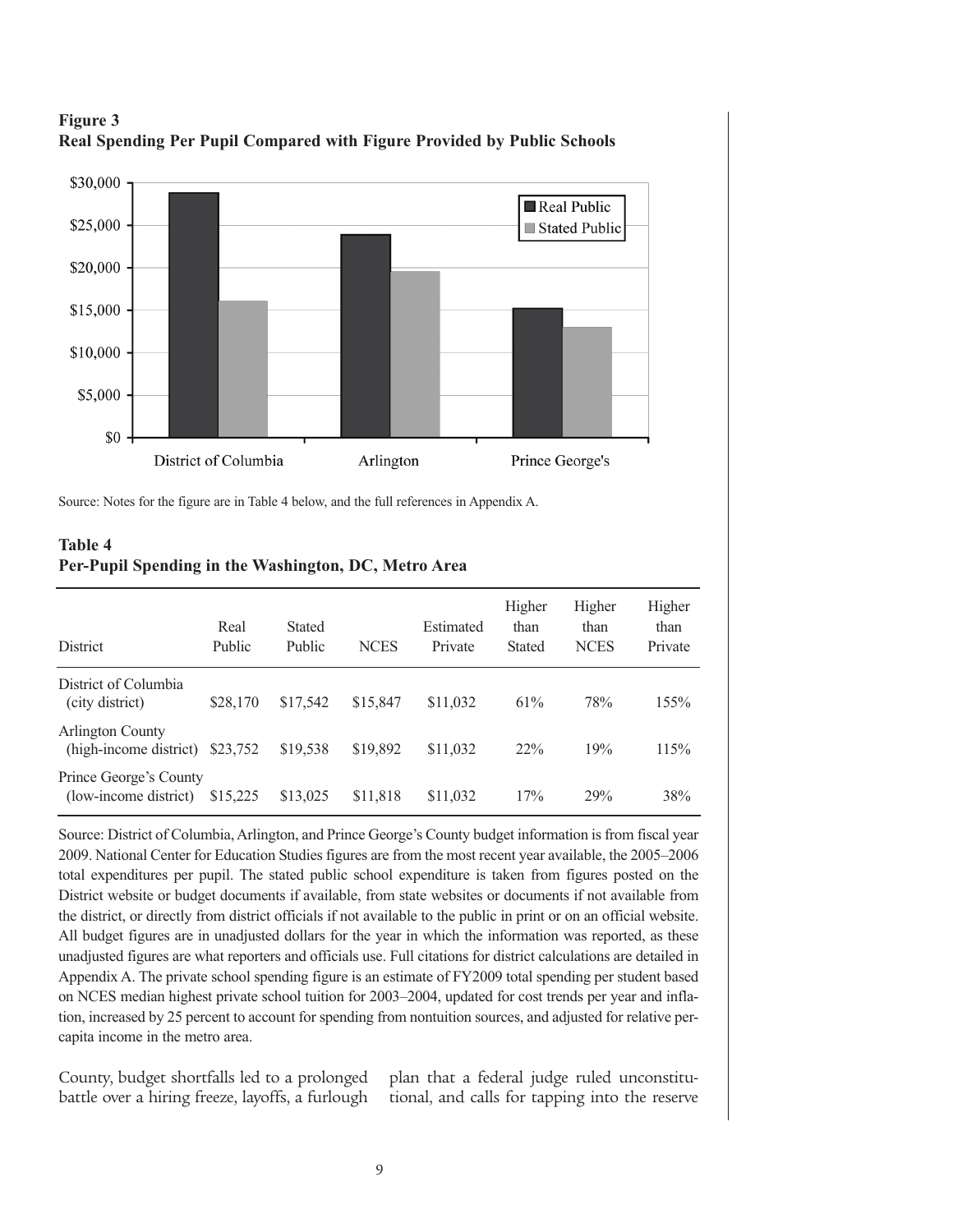**The City of Chicago, which spends over \$15,800 per student, has the highest spending of the three Chicago-area districts we examined.**

fund. $32$  Despite the relative good fortune of the DC metro area, it is clear that budget issues are likely to cause significant problems in the years ahead.

#### **Chicago, Illinois, Metro Area**

The Chicago metro area comes in fourth in average per-pupil spending, and, although it is still quite misleading, has the most accurately reported per-pupil spending figures in our study.<sup>33</sup> The average real per-pupil spending figure of nearly \$14,800 is about 23 percent higher than the metro average of \$12,000 that the districts claim to spend. In addition, real public school spending is about 67 percent higher than the estimated median private school spending of just under \$9,000.

The City of Chicago, which spends over \$15,800 per student, has the highest spending of the three Chicago-area districts we examined (Figure 4). This is 38 percent higher than the official spending figure—the largest gap of any district we examined. Elmhurst comes in a close second, spending about \$15,200 per student and 30 percent more than the stated figure. North Chicago spends the least of the three districts, at over \$13,300 per pupil,

which is just 3 percent higher than the official spending figure. This 3 percent disparity is the smallest difference we found in any metroarea district in this study (Table 5).

This fiscal year 2010, Illinois has grappled with a budget that fell \$13.2 billion short, nearly 38 percent of the total general fund budget. Next year looks extremely difficult as well, with another \$11.7 billion deficit based on projected revenues and spending.<sup>34</sup>

Chicago Mayor Richard Daley has been looking for ways to avoid tax and fee increases amid a worsening budget climate and economy. Facing a \$520 million budget gap, the mayor has proposed raiding the city's reserve fund created by selling long-term leases on its parking meters and the Chicago Skyway.<sup>35</sup>

#### **New York, New York, Metro Area**

The New York metro area has the highest average real per-pupil spending among the metro areas in this study, and the average real per-pupil spending figure of more than \$26,900 is 44 percent higher than the average of \$18,700 that the districts claim to spend (Figure 5). $36$  Real public school spending is almost 155 percent higher than the estimated

#### **Figure 4 Real Spending Per Pupil Compared with Figure Provided by Public Schools**



Source: Notes for the figure are in Table 5 below, and the full references are in Appendix A.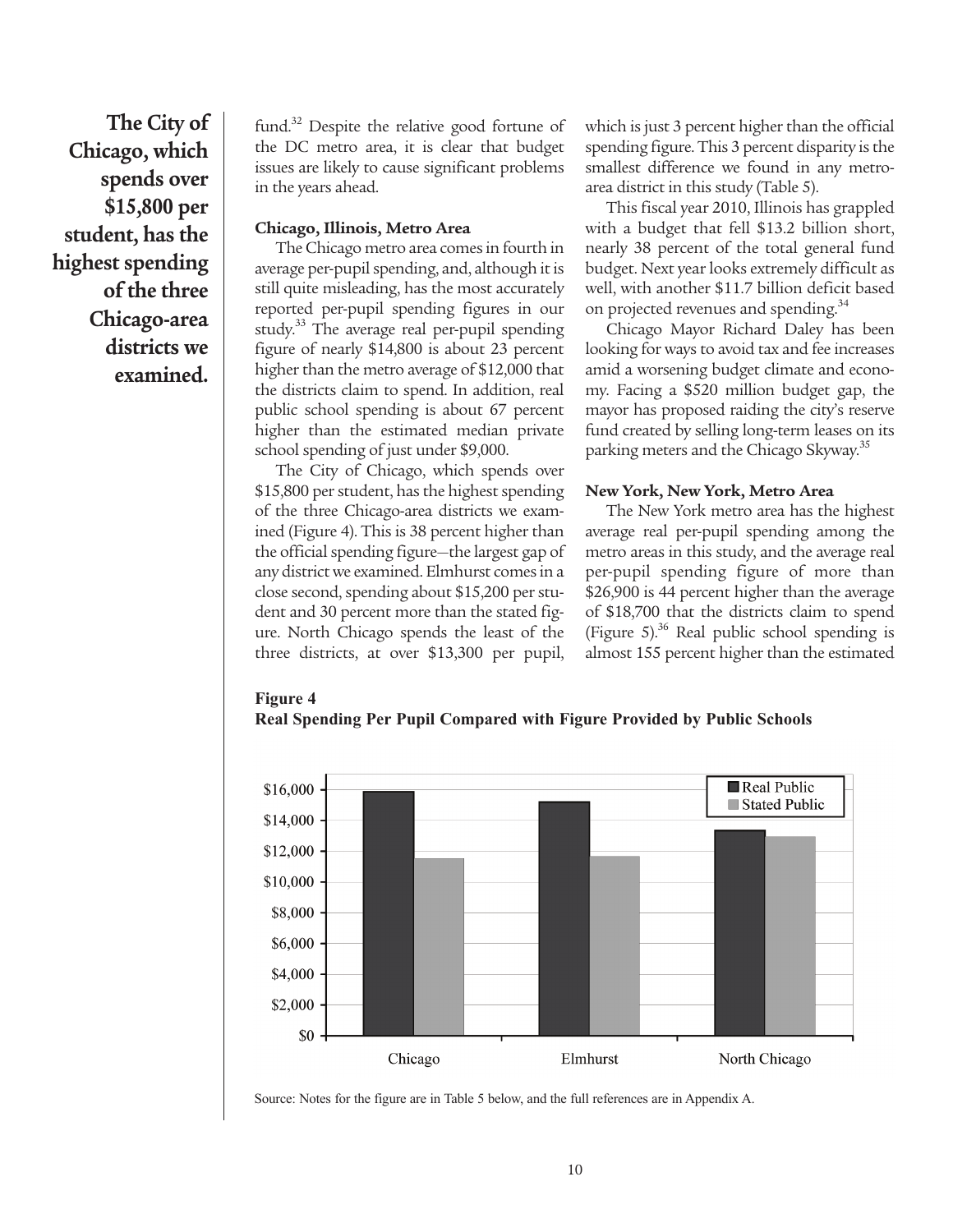# **Table 5 Per-Pupil Spending in the Chicago, Illinois, Metro Area**

| District                                    | Real<br>Public | <b>Stated</b><br>Public | <b>NCES</b> | Estimated<br>Private | Higher<br>than<br><b>Stated</b> | Higher<br>than<br><b>NCES</b> | Higher<br>than<br>Private |
|---------------------------------------------|----------------|-------------------------|-------------|----------------------|---------------------------------|-------------------------------|---------------------------|
| Chicago<br>(city district)                  | \$15,875       | \$11,536                | \$11,051    | \$8,849              | 38%                             | 44%                           | 79%                       |
| Elmhurst<br>(high-income district) \$15,205 |                | \$11,679                | \$14,191    | \$8,849              | 30%                             | $7\%$                         | 72%                       |
| North Chicago<br>(low-income district)      | \$13,348       | \$12,959                | \$12,163    | \$8,849              | $3\%$                           | 10%                           | 51%                       |

Source: Chicago, North Chicago, and Elmhurst budget information is from fiscal year 2008. National Center for Education Studies (NCES) figures are from the most recent year available, the 2005–2006 total expenditures per pupil. The stated public school expenditure is taken from figures posted on the district website or budget documents if available, from state websites or documents if not available from the district, or directly from district officials if not available to the public in print or on an official website. All budget figures are in unadjusted dollars for the year in which the information was reported, as these unadjusted figures are what reporters and officials use. Full citations for district calculations are detailed in Appendix A. The private school spending figure is an estimate of FY2009 total spending per student based on NCES median highest private school tuition for 2003–2004, updated for cost trends per year and inflation, increased by 25 percent to account for spending from nontuition sources, and adjusted for relative per-capita income in the metro area.

# **Figure 5 Real Spending Per Pupil Compared with Figure Provided by Public Schools**



Source: Notes for the figure are in Table 6 below, and the full references are in Appendix A.

median private school spending average of just over \$10,600—the largest difference by far in our study.

Great Neck, at more than \$29,800 per student, has the highest spending of the three New York–area districts we examined. This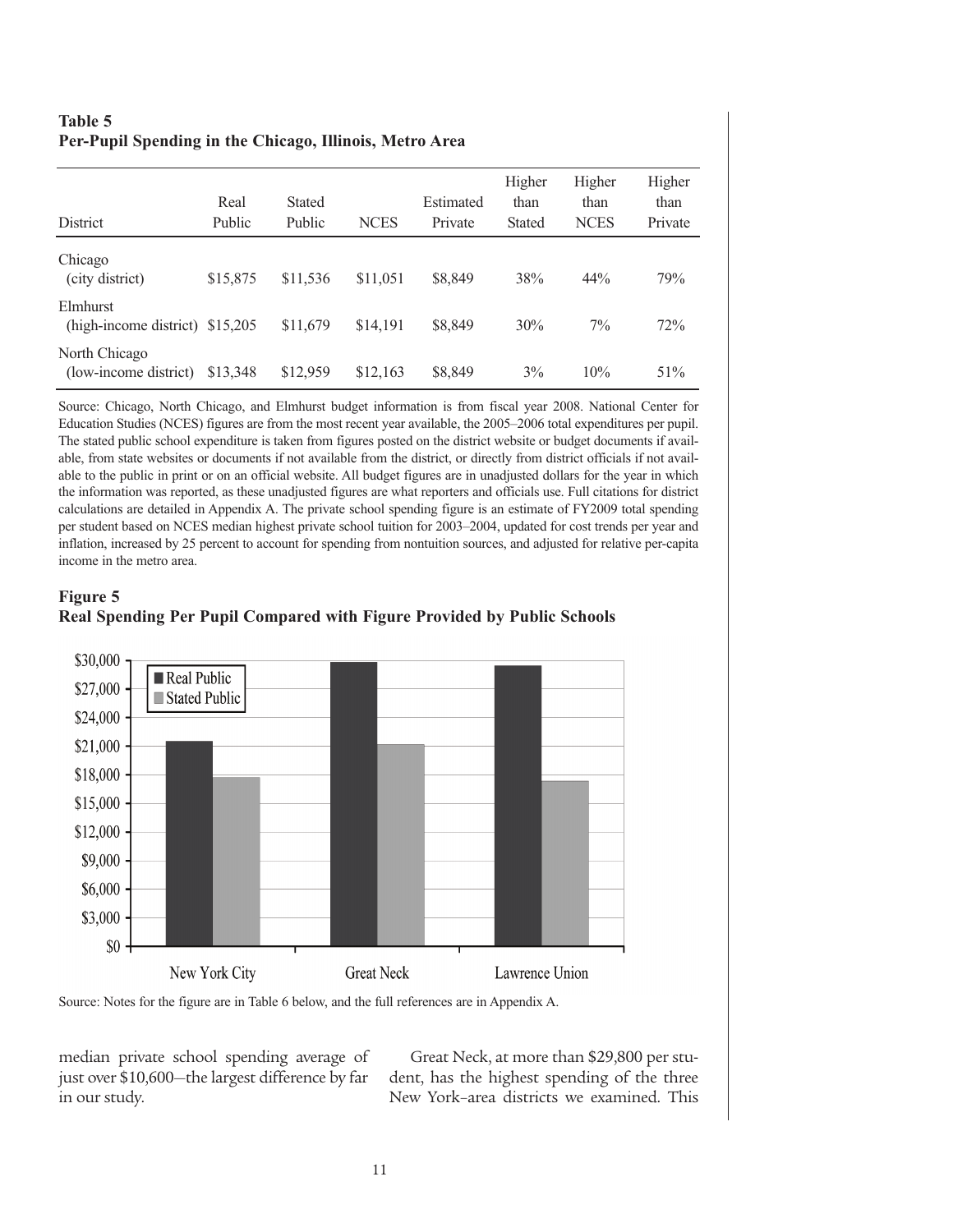| <b>District</b>                                      | Real<br>Public | <b>Stated</b><br>Public | <b>NCES</b> | Estimated<br>Private | Higher<br>than<br><b>Stated</b> | Higher<br>than<br><b>NCES</b> | Higher<br>than<br>Private |
|------------------------------------------------------|----------------|-------------------------|-------------|----------------------|---------------------------------|-------------------------------|---------------------------|
| New York City<br>(city district)                     | \$21,543       | \$17,696                | \$19,497    | \$10,586             | 22%                             | 10%                           | $104\%$                   |
| <b>Great Neck</b><br>(high-income district) \$29,836 |                | \$21,183                | \$25,659    | \$10,586             | 41%                             | 16%                           | 182%                      |
| Lawrence Union<br>(low-income district)              | \$29,451       | \$17,359                | \$27,278    | \$10,586             | 70%                             | 8%                            | 178%                      |

**Table 6 Per-Pupil Spending in the New York, New York, Metro Area**

Source: New York City budget information is from fiscal year 2008 and Great Neck is from FY2009. Lawrence budget information is from 2009, though stated spending is from 2007 (see Appendix A for details). NCES figures are from the most recent year available, the 2005–2006 total expenditures per pupil. The stated public school expenditure is taken from figures posted on the district website or budget documents if available, from state websites or documents if not available from the district, or directly from district officials if not available to the public in print or on an official website. All budget figures are in unadjusted dollars for the year in which the information was reported, as these unadjusted figures are what reporters and officials use. Full citations for district calculations are detailed in Appendix A. The private school spending figure is an estimate of FY2009 total spending per student based on NCES median highest private school tuition for 2003–2004, updated for cost trends per year and inflation, increased by 25 percent to account for spending from nontuition sources, and adjusted for relative per-capita income in the metro area.

real spending figure is 41 percent higher than the district's stated figure. Lawrence, however, spends nearly the same amount at just over \$29,400. This is 70 percent higher than the stated figure and the largest gap of any district examined in this area. New York City spends the least of the three, at about \$21,500 per pupil, 22 percent higher than stated (Table 6).

New York state has been through prolonged budget turmoil this year, struggling to close a \$21 billion budget gap, which is nearly 38 percent of the total general fund budget. Nonetheless, Governor David Paterson announced in November that the state could go bankrupt by Christmas without an additional \$3.2 billion cut.<sup>37</sup> New York is facing another budget gap of \$6.8 billion for the next fiscal year, and if past is prologue, it stands to be even larger.<sup>38</sup>

In New York City, the economic downturn and increased taxes have ravaged the tax base and created huge budget pressures. Mayor Michael Bloomberg has discussed cuts to the police department and other services to deal with the \$1.3 billion shortfall this year and the city's projected \$5 billion gap for next year.<sup>39</sup> Like other cities, the problem of falling local revenue is compounded by cuts in funding from a state government facing the same declines in tax revenue.<sup>40</sup>

#### **Houston, Texas, Metro Area**

The Houston metro area comes in secondlowest in average, real per-pupil spending, although its per capita income level is much higher than lowest-spending Phoenix.<sup>41</sup> Nonetheless, the average real per-pupil spending figure of over \$12,200 is 49 percent higher than the \$8,200 the districts claim to spend. Real public school spending is 30 percent higher than the estimated median private school spending average of \$9,400 (Figure 6).

North Forest spends about \$12,700 per student, the highest spending of the three Houston-area districts we examined. This real spending figure is 41 percent higher than the official figure. Houston comes in second place, spending over \$12,500 per student, 49 percent higher than the stated district figure

**The average real per-pupil spending figure of over \$12,200 is 49 percent higher than the \$8,200 the districts claim to spend.**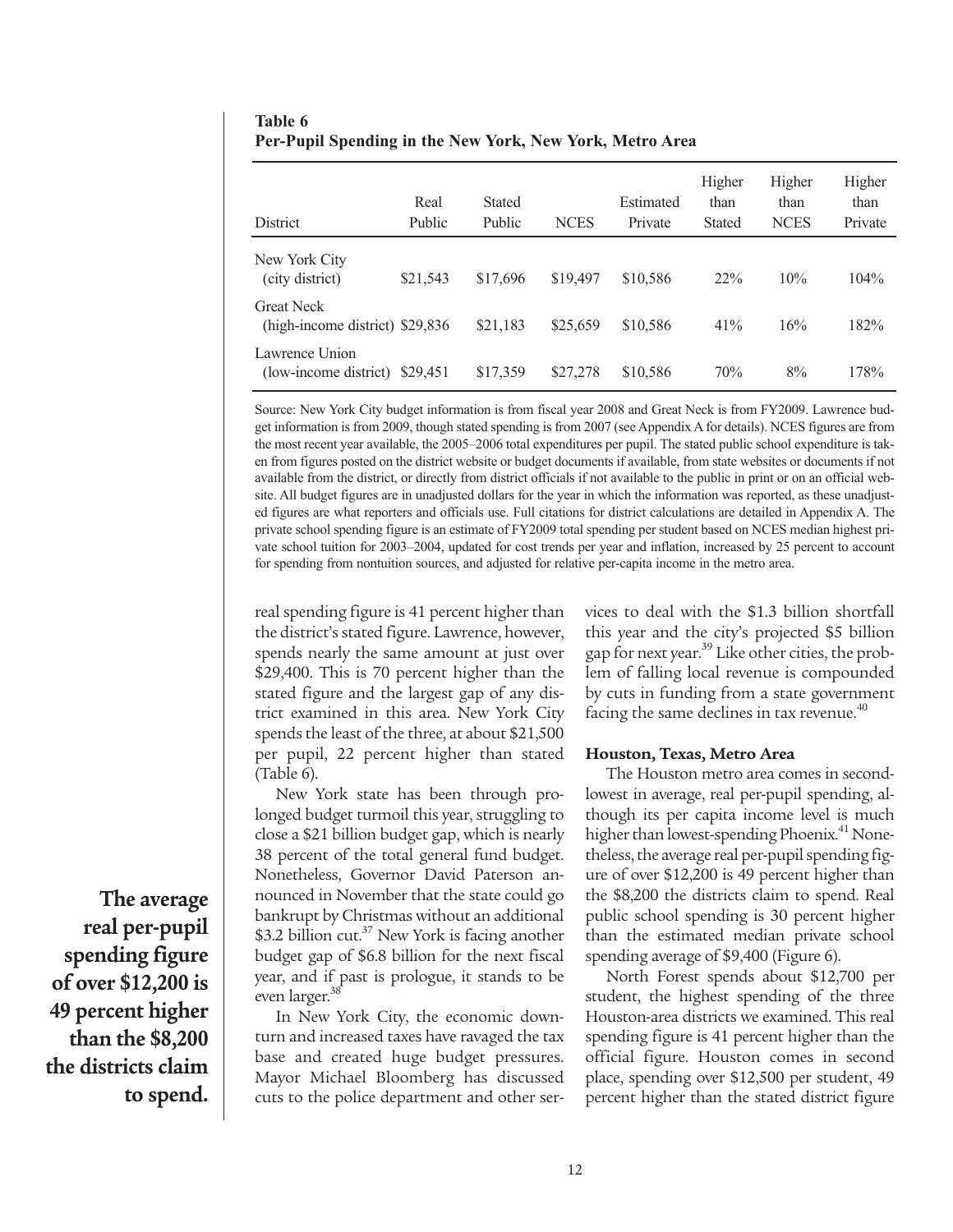



Source: Notes for the figure are in Table 7 below, and the full references are in Appendix A.

# **Table 7 Per-Pupil Spending in the Houston, Texas, Metro Area**

| District                                           | Real<br>Public | Stated<br>Public | <b>NCES</b> | Estimated<br>Private | Higher<br>than<br><b>Stated</b> | Higher<br>than<br><b>NCES</b> | Higher<br>than<br>Private |
|----------------------------------------------------|----------------|------------------|-------------|----------------------|---------------------------------|-------------------------------|---------------------------|
| Houston<br>(city district)                         | \$12,534       | \$8,418          | \$9,829     | \$9,421              | 49%                             | 28%                           | 33%                       |
| Spring Branch<br>$(high-income district)$ \$11,412 |                | \$7,816          | \$10,032    | \$9,421              | 46%                             | 14%                           | $21\%$                    |
| North Forest<br>(low-income district) $$12,719$    |                | \$9,050          | \$10,891    | \$9,421              | 41%                             | 17%                           | 35%                       |

Source: All budget information is from fiscal year 2009. National Center for Education Studies (NCES) figures are from the most recent year available, the 2005–2006 total expenditures per pupil. The stated public school expenditure is taken from figures posted on the district website or budget documents if available, from state websites or documents if not available from the district, or directly from district officials if not available to the public in print or on an official website. All budget figures are in unadjusted dollars for the year in which the information was reported, as these unadjusted figures are what reporters and officials use. Full citations for district calculations are detailed in Appendix A. The private school spending figure is an estimate of FY2009 total spending per student based on NCES median highest private school tuition for 2003–2004, updated for cost trends per year and inflation, increased by 25 percent to account for spending from nontuition sources, and adjusted for relative per-capita income in the metro area.

and the largest difference among the three districts. Spring Branch spends the least of the three, at about \$11,400 per pupil (Table 7).

This fiscal year, Texas has done well relative \$3.5 billion, about 10 percent of the total general fund budget. There is no projected budget gap for next year, although with unemploy-

to other states, closing a budget gap of just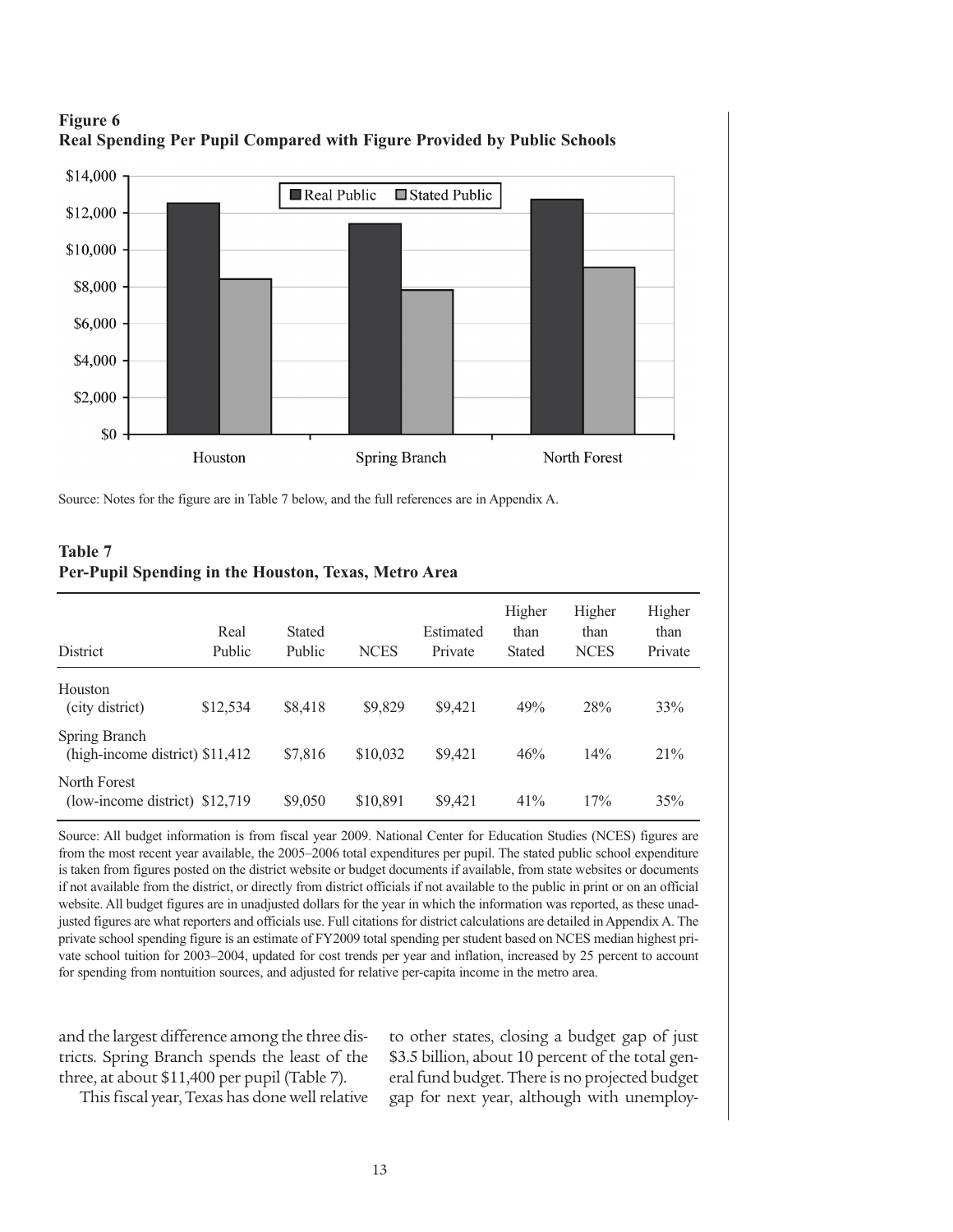**This disconnect raises troubling questions regarding democratic control of public institutions and whether or not citizens are getting what they are paying for.** 

ment still growing and many states finding their forecasts too optimistic, this does not rule out continuing trouble.<sup>42</sup>

Like Texas overall, Houston is doing better than much of the country during this recession. It is, however, facing declining revenue and economic realities that are worse than previously projected, finding an estimated  $$103$  million shortfall for this year.<sup>43</sup>

# **Conclusion**

Public K–12 education consumes a larger chunk of each state and local taxpayer dollar than any other expense. More than one out of four tax dollars collected goes to the government-run K–12 education system. However, despite the importance of educating children and the huge expense it currently entails, there is a troubling lack of transparency in school budgets.

A typical citizen, even a relatively engaged and determined one, will have a difficult time discovering how much his local school district spends to educate each child under its care. Most school districts do not publish readily accessible information on per-pupil spending. And if a taxpayer is lucky enough to find a section on the school district website that states what is spent per child, it is likely that the figure will be misleading in the extreme.

We found that real per-pupil spending was on average 44 percent higher than the figure obtained from district publications or personnel. On average, the districts we studied spent nearly \$18,000 per student, and yet claimed to spend just \$12,500.

This disconnect between official accounting and reality raises troubling questions regarding democratic control of public institutions and the ability of citizens to determine whether or not they are getting what they are paying for. Especially during times of economic hardship, we must ensure that every dollar is accounted for and used efficiently. Citizens are losing their jobs and their homes, government services are being cut, and taxes are being raised. This is no time to lose track of how more than one-quarter of all state and local tax dollars are spent. There is no excuse for opaque and unaccountable public institutions in times of plenty, but our current economy makes this issue urgent.

We must demand a significant increase in school district budget transparency. Citizens and politicians deserve up-to-date access to basic information on school district spending. That might sound like a simple thing to achieve. But determining such basic facts as the total spending per-pupil in a district for the most recent school year often takes days or even weeks of persistent digging, calling, and calculating. Identifying fraud and general mismanagement of funds is even more difficult given the complexity of district budgets and the profusion of funds, funding sources, and programs.

We can, however, easily ensure that citizens and politicians have access to all the financial information necessary to ensure that government schools are financially accountable to the public. We can bring more light and clarity to district school budgets and provide the raw material for oversight, and empower citizens and their representatives, by mandating that school financial information be made clearer and more accessible via a standardized, searchable database at the level of every district and every state.

Toward that end, Appendix B presents model legislation for fiscal transparency in public K–12 education.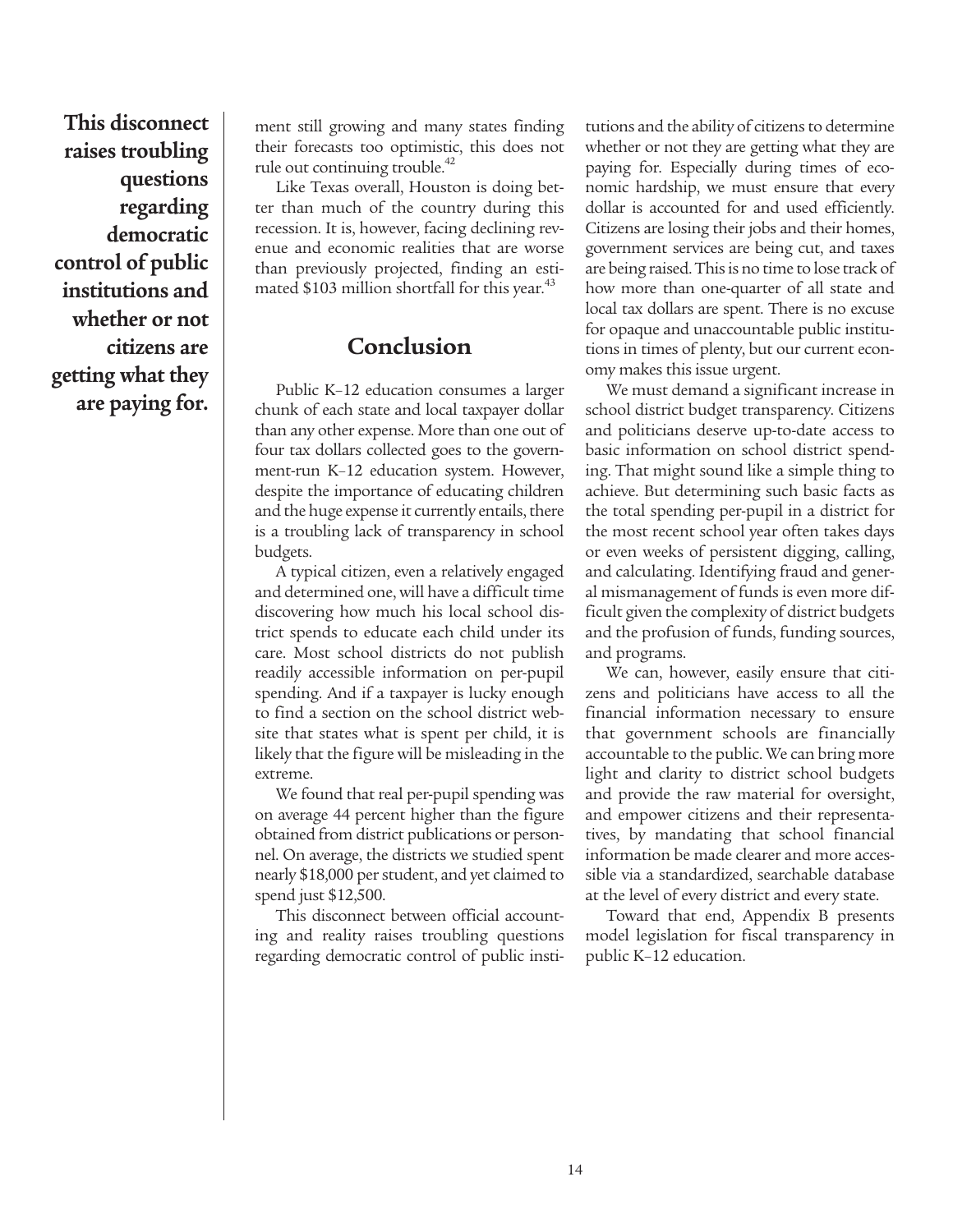# **Appendix A: Notes on the Per-Pupil Spending Calculations**

This section provides the sources and method used to obtain a figure for the stated and real total expenditures per pupil in each district. The "stated" figure is the one that a citizen, journalist, or politician is most likely to find (or be officially presented with) at the district level. Often, school districts publish perpupil expenditure figures in one of their financial documents, available either online or in hard copy from the district. Many times, however, there are no published per-pupil spending figures at all, and district personnel must be asked to provide an official number. We have indicated below how we obtained the figure for each district in the subsections that follow.

Ascertaining the real spending figure is more challenging. Districts publish financial material in very different formats with different labels and categories. Since there is no common standard for reporting expenditures at the district level, our real expenditure calculations could not be uniform across districts. In every case, however, we closely examined district budget documents, tallying fund totals or using reported summary figures, subtracting expenses for adult education and community services and backing out fund transfers when required. Where possible, we also eliminated both preschool expenses and

#### **Phoenix, Arizona, Metro Area Data Sources and Notes**

#### **Table A1 Paradise Valley**

| <b>Stated</b><br><b>Spending</b> | Published pre-K-12 per-pupil spending is 2009 All Funds Expenditure per Pupil, from<br>"Summary of School District Annual Financial Report," provided by e-mail from Vanessa<br>Shapiro, Paradise Valley Unified School District, November 13, 2009, http://cmweb.pv<br>schools.net/siteweb/pdfs/BudgetSummary0910.pdf. |
|----------------------------------|-------------------------------------------------------------------------------------------------------------------------------------------------------------------------------------------------------------------------------------------------------------------------------------------------------------------------|
| Real<br><b>Spending</b>          | Total FY2009 budgeted pre-K-12 expenditures calculated as the sum of all accounting<br>funds from "Summary of School District Proposed Expenditure Budget," p. 2, http://cm<br>web.pvschools.net/siteweb/pdfs/BudgetSummary0910.pdf.                                                                                    |
| Enrollment                       | 2009 pre-K-12 enrollment is 2009 Average Daily Membership—Attending from "Summary<br>of School District Proposed Expenditure Budget," p. 1.                                                                                                                                                                             |

enrollment from our calculations. Sometimes this was not possible, however, because either preschool spending was not itemized, enrollment was not itemized, or both. In these cases, we left both preschool expenses and enrollment in the calculation of total expenditures per student. This will result in a more conservative (lower) per-pupil spending figure, as per-student spending for preschool tends to be much lower than for K–12. We have used the most recent, comprehensive, official budget documents available for matching real and stated district spending.

District spending documents are often confusing and difficult to decipher, and we have therefore often relied on the assistance of district budget officials. We have taken every reasonable precaution to ensure that we have correctly tallied total expenditures. However, district officials often object to total expenditure calculations—not due to mistakes in calculation, but because they believe certain expenditure categories should not "count" toward the total per-pupil figure. As noted in the paper, such categories often include capital expenses, debt service, and health and retirement benefits. We argue that these are expenses borne by the taxpayer that are used to support the K–12 education system, and as such must be included, by definition, in a *total* spending calculation. In fact, the identification and inclusion of these often-hidden expenses is a key purpose of our calculations.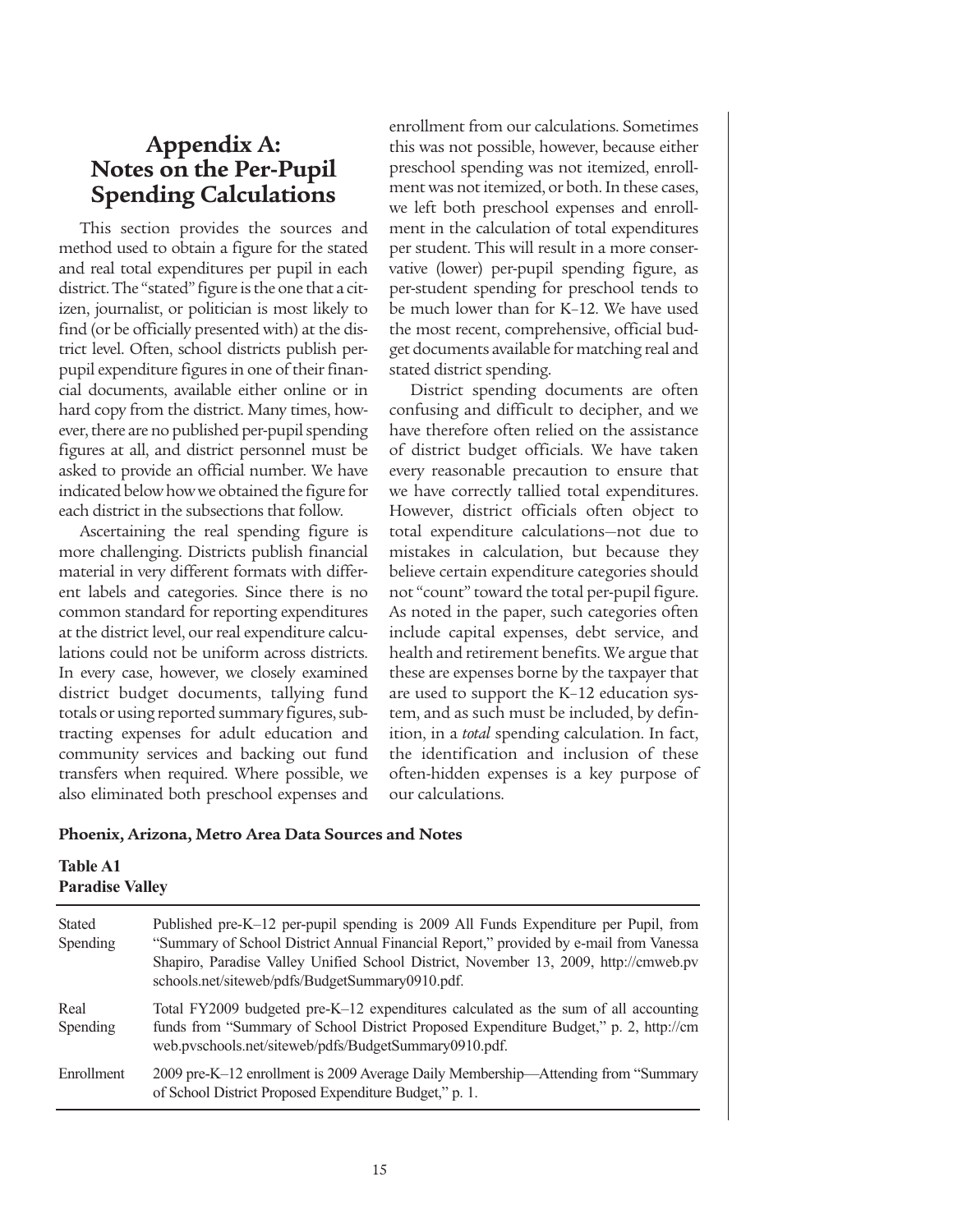# **Table A2 Cave Creek**

| <b>Stated</b><br>Spending             | Published pre-K-12 per pupil spending is 2008 Total Expenditures per Average Daily<br>Membership from "Fiscal Year 2007-2008 Annual Report for the Arizona Department of Edu-<br>cation," p. III-9, http://ade.az.gov/AnnualReport/AnnualReport2008/Vol1.pdf.                                |  |  |  |
|---------------------------------------|----------------------------------------------------------------------------------------------------------------------------------------------------------------------------------------------------------------------------------------------------------------------------------------------|--|--|--|
| Real<br>Spending                      | Total 2008 pre-K-12 budgeted expenditures calculated as the sum of appropriations for every<br>accounting fund except Community Education, from "07-08 All Funds Summary," http://<br>www.ccusd93.org/education/sctemp/dc7d2f64681f6bfdcc77fcec3b23e0ad/1257805240/All<br>Funds Summary.pdf. |  |  |  |
| Enrollment                            | 2008 pre-K-12 enrollment is Average Daily Membership, from "Fiscal Year 2007-2008<br>Annual Report for the Arizona Department of Education," p. III-9, http://ade.az.gov/Annual<br>Report/AnnualReport2008/Vol1.pdf.                                                                         |  |  |  |
|                                       | Note: 2008 information was used because our contact in the district finance department said that she did not know of<br>a published 2009 per-pupil spending figure and seemed to think that the district does not publish such a figure.                                                     |  |  |  |
| <b>Table A3</b><br><b>Deer Valley</b> |                                                                                                                                                                                                                                                                                              |  |  |  |
| <b>Stated</b><br>Spending             | Published 2008 Pre-K-12 per-pupil spending is Total Expenditures per Average Daily<br>Membership from "Fiscal Year 2007-2008 Annual Report for the Arizona Department of<br>Education," p. III-9, http://ade.az.gov/AnnualReport/AnnualReport2008/Vol1.pdf.                                  |  |  |  |
| Real<br>Spending                      | Total FY2008 budgeted pre-K-12 expenditures calculated as the sum of budgeted expendi-<br>tures for all accounting funds, from "Budget Summary 2009-09.pdf," p. 2, https://www.<br>dvusd.org/budget411/Budget Summary 2008-09.pdf.                                                           |  |  |  |
| Enrollment                            | FY2008 pre-K-12 enrollment is Average Daily Membership from "Fiscal Year 2007-2008<br>Annual Report for the Arizona Department of Education," p. III-9, http://ade.az.gov/Annual<br>Report/AnnualReport2008/Vol1.pdf.                                                                        |  |  |  |

Note: FY2008 information was used because we were directed by Paulette Roberts of the district office to the 2008 state annual report for the published per-pupil spending figure.

#### **Los Angeles, California, Metro Area Data Sources and Notes**

# **Table A4**

# **Los Angeles**

| <b>Stated</b><br>Spending | Published K-12 per-pupil spending is FY2008 Current Expense per Average Daily<br>Membership from "Comprehensive Annual Financial Report for Fiscal Year Ended June<br>2008," p. 126, http://notebook.lausd.net/pls/ptl/docs/PAGE/CA_LAUSD/LAUSDNET/OFFI<br>CES/CFO HOME/LAUSD%20CAFR%20FY2007-2008WO.PDF.          |
|---------------------------|--------------------------------------------------------------------------------------------------------------------------------------------------------------------------------------------------------------------------------------------------------------------------------------------------------------------|
| Real<br>Spending          | Total FY2009 K-12 budgeted expenditures calculated as the sum of expenditures for every<br>accounting fund minus Adult Education from "Superintendent's 2008–2009 Final Budget,"<br>p. I 53 (sic), http://notebook.lausd.net/pls/ptl/docs/PAGE/CA_LAUSD/LAUSDNET/OFFI<br>CES/CFO HOME/ALL%20SECTIONS%20091108.PDF. |
| Enrollment                | FY2009 K-12 enrollment is Average Daily Attendance from "Superintendent's 2008-2009<br>Final Budget," p. VII 13, http://notebook.lausd.net/pls/ptl/docs/PAGE/CA_LAUSD/LAUS<br>DNET/OFFICES/CFO HOME/ALL%20SECTIONS%20091108.PDF.                                                                                   |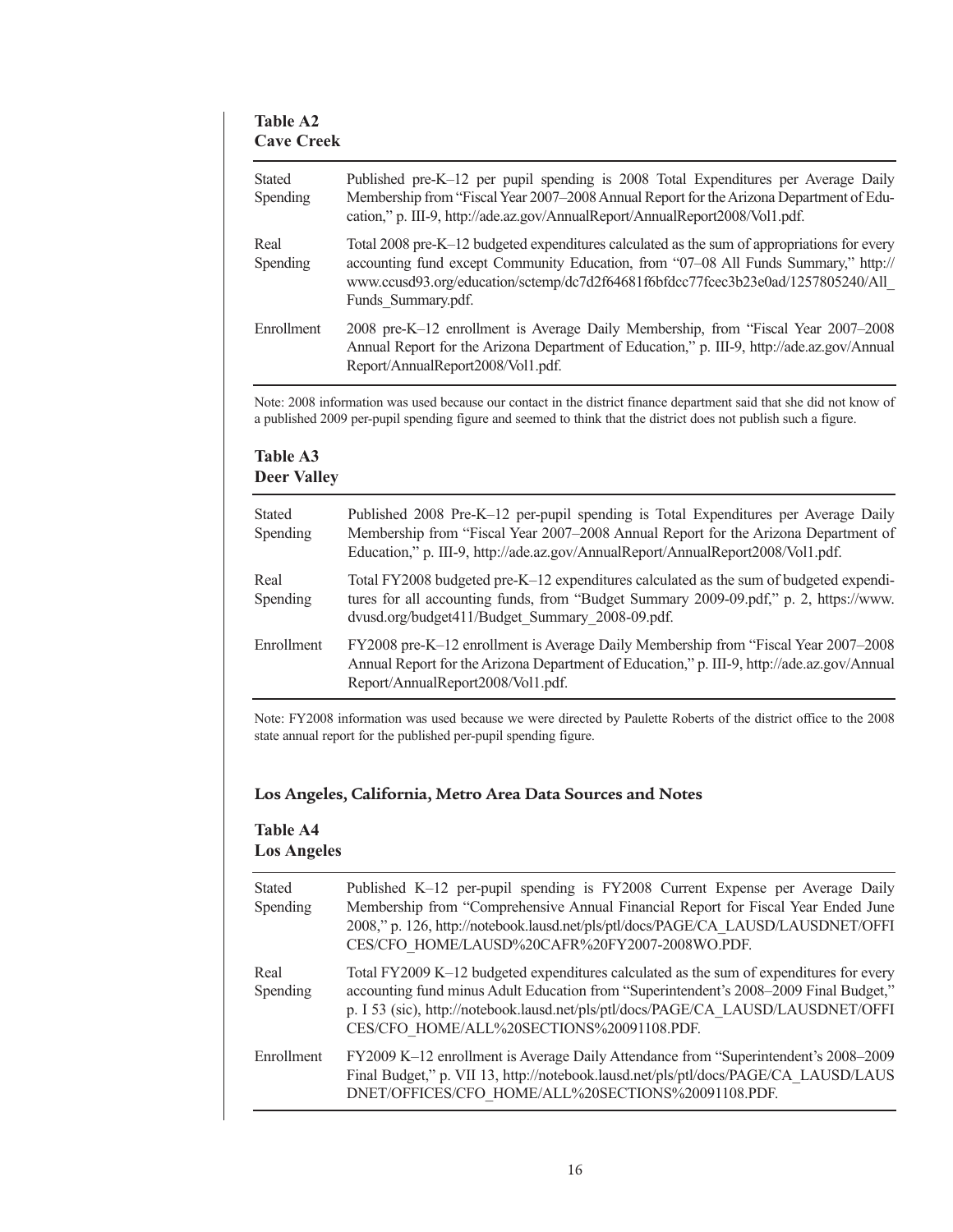# **Table A5 Beverly Hills**

| <b>Stated</b><br>Spending | Published K-12 per pupil spending is 2006-2007 Current Expense of Education per Pupil<br>Total Unrestricted and Restricted spending plus per pupil spending for categorical, special<br>education, and support programs for the district as a whole, reported in "Beverly Hills"<br>Unified School District El Rodeo School 2007-2008 Annual School Accountability Report<br>Card," p. 8, http://www.beverlyhills.k12.ca.us/ourpages/accountability/el rodeo/2007-2008.pd<br>$f$ ?rn=2879456. |
|---------------------------|-----------------------------------------------------------------------------------------------------------------------------------------------------------------------------------------------------------------------------------------------------------------------------------------------------------------------------------------------------------------------------------------------------------------------------------------------------------------------------------------------|
| Real<br>Spending          | Total 2007 budgeted pre-K-12 expenditures calculated as the sum of expenditures for every<br>accounting fund except the Adult Education fund from "Beverly Hills Unified School<br>District Annual Financial Report, June 30, 2007," p. 10, http://www.beverlyhills.k12.ca.us<br>/ourpages/departments/ESD-BS/Fiscal%20Services/Annual Financial Report<br>June 30 2007.pdf?rn=1595781.                                                                                                       |
| Enrollment                | 2007 K-12 enrollment is Revised Annual Report Average Daily Attendance from "Beverly<br>Hills Unified School District Annual Financial Report, June 30, 2007," p. 50.                                                                                                                                                                                                                                                                                                                         |

Note: 2007 information was used because we were not able to reach a school district employee with the authority to provide more recent information than that available on the website.

### **Table A6 Lynwood**

| <b>Stated</b><br>Spending | Published K-12 per-pupil spending is Expenses per Student from "Lynwood Unified"<br>School District: District Accountability Report, 2007-2008," p. 20, http://lynwood.school<br>wisepress.com/reports/2008/pdf/lynwood/DARC en Lynwood.pdf.                                                                 |
|---------------------------|--------------------------------------------------------------------------------------------------------------------------------------------------------------------------------------------------------------------------------------------------------------------------------------------------------------|
| Real<br>Spending          | Total 2008 estimated actual K-12 expenditures calculated as the sum of Total Expenditures<br>of each accounting fund in FY2009 from "July 1 Budget (Single Adoption)" PDFs provid-<br>ed in an August 4, 2009 e-mail from Crystal Heggins, Fiscal Services Department, Lyn-<br>wood Unified School District. |
| Enrollment                | 2008 K-12 enrollment is Total, K-12 Annual Average Daily Attendance from FY2009<br>"July 1 Budget (Single Adoption)" PDFs provided in an August 4, 2009, e-mail from Crystal<br>Heggins, Fiscal Services Department, Lynwood USD.                                                                            |

Note: 2008 information was used because the e-mail request to Crystal Heggins for a 2009 published per-pupil spending figure was unanswered.

### **Washington, DC, Metro Area Budget Calculations**

# **Table A7 Washington, DC**

| <b>Stated</b><br>Spending | Stated pre-K-12 per-pupil spending is taken directly from a calculation made by district<br>personnel in an excel file e-mailed by Rita Gibson, Executive Assistant, Office of the CFO<br>for DC Public Schools, on November 13, 2009. File available on request.                                    |
|---------------------------|------------------------------------------------------------------------------------------------------------------------------------------------------------------------------------------------------------------------------------------------------------------------------------------------------|
| Real<br>Spending          | Total 2009 budgeted K-12 expenditures calculated as the sum of Gross FY2009 Appro-<br>priated Funds for District of Columbia Public Schools minus line items related to early<br>childhood education and intra-district transfers from the Office of the State Superintendent<br>Continued next page |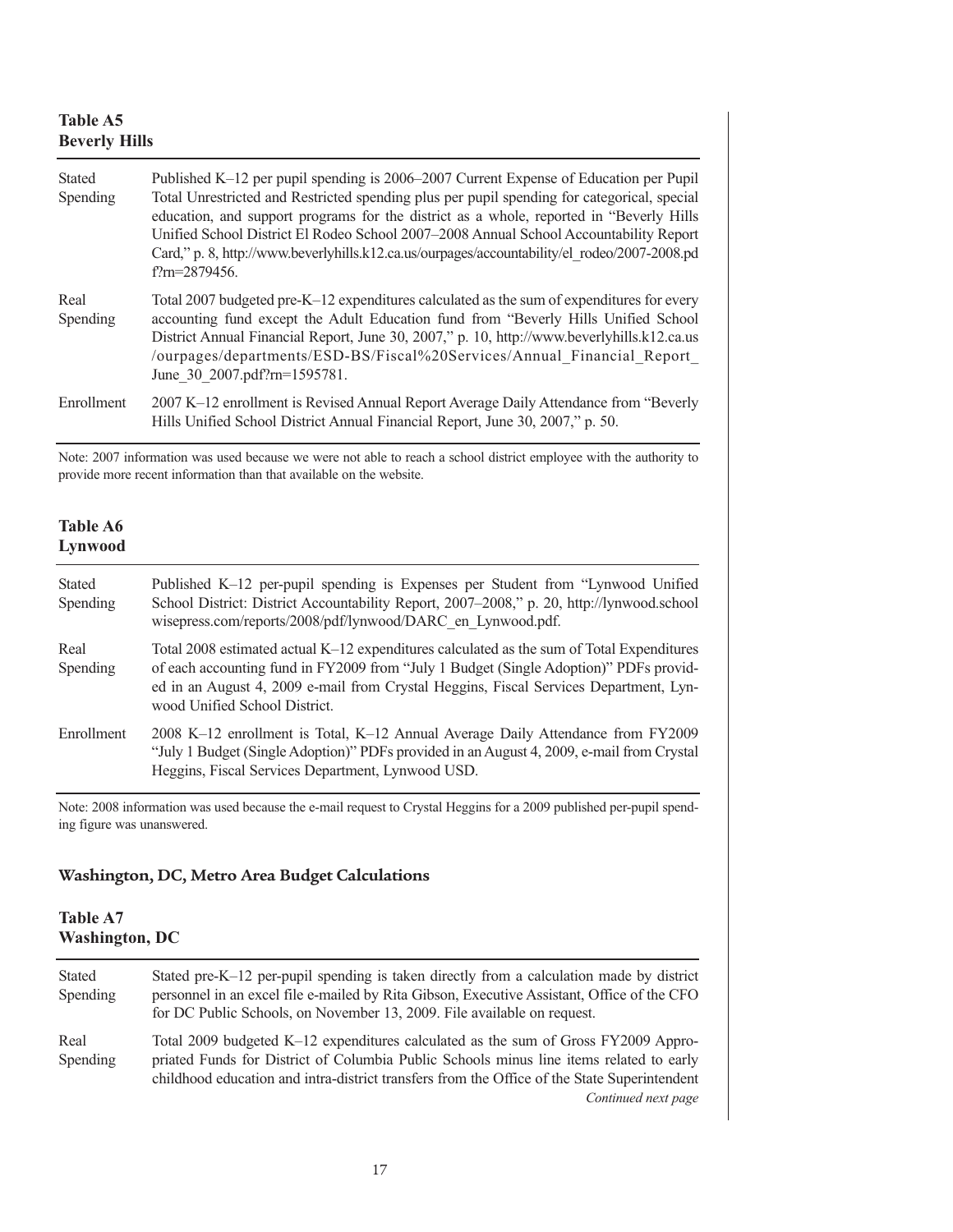### **Table A7** *Continued*

|            | of Education; FY2009 Proposed Operating Budget of the Office of the State Superintendent<br>of Education, minus line items related to adult and career education, DC Tag, early child-<br>hood and pre-kindergarten education, and charter schools; FY2009 Proposed Operating<br>Budget for the Office of the Deputy Mayor for Education; FY2009 Proposed Operating<br>Budget for the Office of Public Education Facilities Modernization; FY2009 Proposed<br>Operating Budget for Non-Public Tuition; and FY2009 Proposed Operating Budget for<br>Special Education Transportation from "Government of the District of Columbia FY2009<br>Proposed Budget and Financial Plan Agency Budget Chapters Part 2," [which is also the<br>Adopted Budget], pp. D-1-D-78; http://cfo.dc.gov/cfo/frames.asp?doc=/cfo/lib/cfo/budg-<br>et/2009/agency budget chapters - part 2 of 2.pdf. To this total was added the FY2009<br>Proposed Total Funding for capital expenditures for DCPS, OSSE, and the Office of Public<br>Education Facilities Modernization from "Government of the District of Columbia FY2009<br>Proposed Budget and Financial Plan FY2009–FY2014 Capital Appendices," p. GA0-1,<br>GD0-1, and GM0-1; http://cfo.dc.gov/cfo/frames.asp?doc=/cfo/lib/cfo/budget/2009/fy 20<br>09 - fy 2014 capital appendices - part 2 of 2 revised.pdf. |
|------------|----------------------------------------------------------------------------------------------------------------------------------------------------------------------------------------------------------------------------------------------------------------------------------------------------------------------------------------------------------------------------------------------------------------------------------------------------------------------------------------------------------------------------------------------------------------------------------------------------------------------------------------------------------------------------------------------------------------------------------------------------------------------------------------------------------------------------------------------------------------------------------------------------------------------------------------------------------------------------------------------------------------------------------------------------------------------------------------------------------------------------------------------------------------------------------------------------------------------------------------------------------------------------------------------------------------------------------------------------|
| Enrollment | 2009 pre-K-12 enrollment is the sum of Audited Enrollment Totals for noncharter school<br>types minus preschool (n.b.: not the same as pre-K) and adult enrollment from "Attachment"<br>1 Summary of Audited Enrollment by School Type and Grade.pdf," http://www.osse.<br>dc.gov/seo/frames.asp?doc=/seo/lib/seo/Package1-4.pdf. To this figure is added the number<br>of students placed in county and non-public schools from "District of Columbia Public<br>Schools and Public Charter Schools Enrollment Census Report October 6, 2008," p.4, http:<br>//www.osse.dc.gov/seo/frames.asp?doc=/seo/lib/seo/Final report Oct 6 2008.pdf.                                                                                                                                                                                                                                                                                                                                                                                                                                                                                                                                                                                                                                                                                                        |

Note: The DC Public Schools was contacted multiple times with a request for more detailed information regarding the grades and programs included in their official per-pupil expenditure figure, which appears to include preschool and possibly adult program enrollment and may include expenditures for these programs as well. No response to our inquiries has been received as of publication.

#### **Table A8 Arlington**

| <b>Stated</b><br>Spending | Published K-12 per pupil spending is FY2009 adopted cost per pupil, Washington Area<br>Boards of Education methodology from "School Board's Adopted Budget, Fiscal Year<br>2009," p. 53, http://www.apsva.us/15401081151845893/lib/15401081151845893/FY 2009<br>Final Adopted Budget FINAL.pdf.                                    |
|---------------------------|------------------------------------------------------------------------------------------------------------------------------------------------------------------------------------------------------------------------------------------------------------------------------------------------------------------------------------|
| Real<br>Spending          | Total 2009 budgeted K-12 expenditures calculated as the total expenditures for all funds<br>from "School Board's Adopted Budget, Fiscal Year 2009," p. 41; minus the sum of budget-<br>ed expenditures related to preschool and adult education, from "School Board's Adopted<br>Budget, Fiscal Year 2009," pp. 269, 429, and 430. |
| Enrollment                | 2009 K-12 enrollment is FY2009 projected enrollment from "School Board's Adopted"<br>Budget, Fiscal Year 2009," p. 116.                                                                                                                                                                                                            |

# **Table A9 Prince George's County**

| Stated   | Published K-12 per-pupil spending is FY2009 Projected Cost Per Pupil from "Superin- |
|----------|-------------------------------------------------------------------------------------|
| Spending | tendent's PROPOSED Annual Operating Budget for Fiscal Year 2010," p. 20.            |
|          | Continued nont noon                                                                 |

*Continued next page*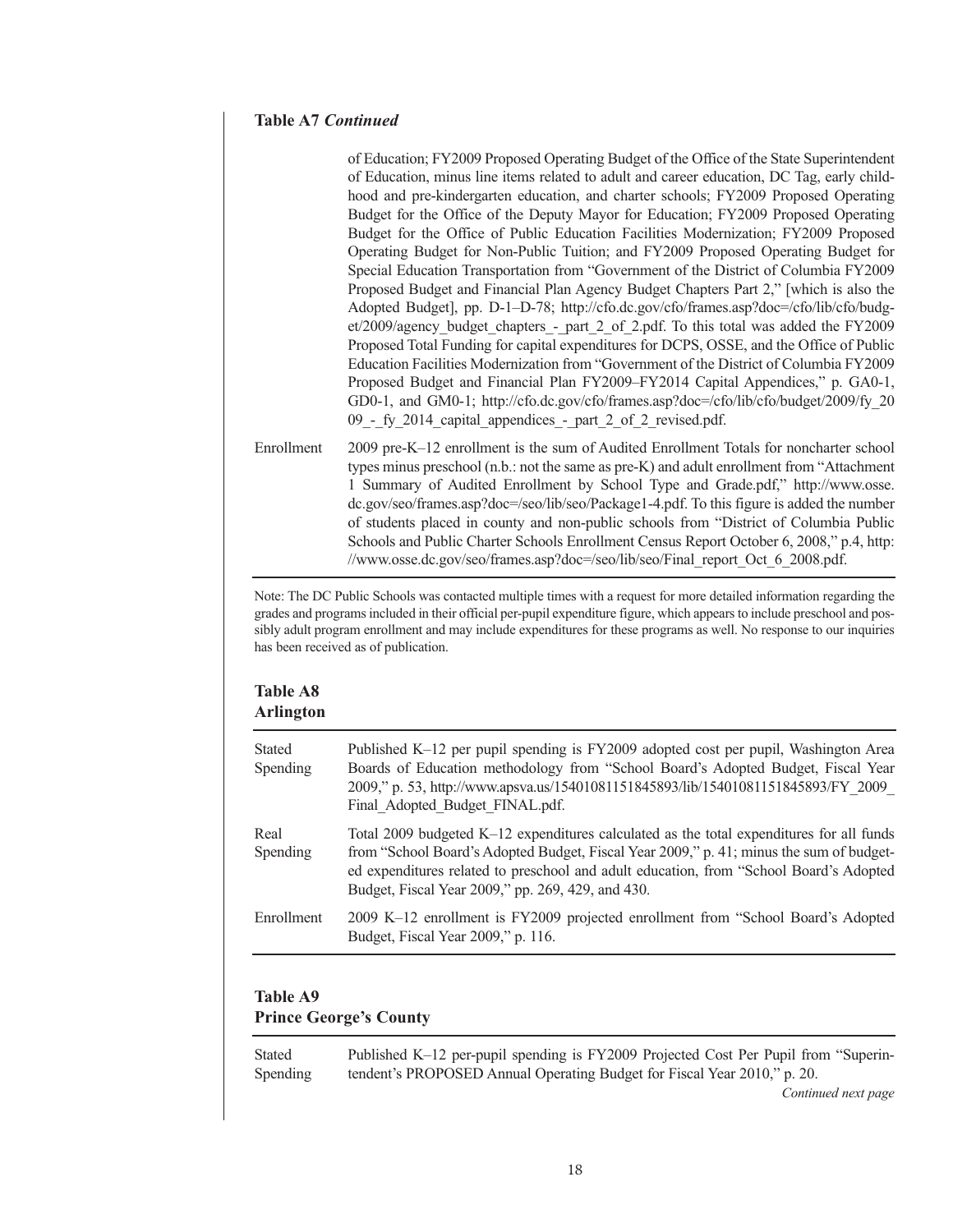# **Table A9** *Continued*

| Real     | Total 2009 budgeted K-12 expenditures calculated as the sum of appropriations for operat- |
|----------|-------------------------------------------------------------------------------------------|
| Spending | ing and non-operating expenses from "Superintendent's PROPOSED Annual Operating           |
|          | Budget for Fiscal Year 2010," p. 27, http://www1.pgcps.org/uploadedFiles/Offices/Busi     |
|          | ness Management Services/Budget/FY 2010 Proposed Budget/FY%202010%20Super                 |
|          | intendents%20PROPOSED.pdf and approved capital improvement program funding from           |
|          | "Board of Education Approved FY-2009 Annual Operating Budget," p. 43, http://www.         |
|          | 1.pgcps.org/WorkArea/showcontent.aspx?id=70198), minus the sum of budgeted expendi-       |
|          | tures related to early childhood education from "Board of Education Approved FY-2009      |
|          | Annual Operating Budget," pp. 107, 116, and 257, http://www1.pgcps.org/WorkArea/show      |
|          | content.aspx?id=70200; alternative education from "Board of Education Approved FY-        |
|          | 2009 Annual Operating Budget," pp. 94, 107, and 267, http://www1.pgcps.org/WorkArea/      |
|          | showcontent.aspx?id=70200; and community services from "Superintendent's PRO-             |
|          | POSED Annual Operating Budget for Fiscal Year 2010," p. 22.                               |
|          |                                                                                           |

Enrollment 2009 K–12 enrollment is FY2009 Actual headcount on September 30, 2008, from "Board of Education Approved FY–2009 Annual Operating Budget," p. 36, http://www1. pgcps.org/WorkArea/showcontent.aspx?id=70200.

#### **Chicago, Illinois, Metro Area Budget Calculations**

# **Table A10 Chicago**

| <b>Stated</b><br>Spending | Published K-12 per-pupil spending is FY2008 Per Capita Cost for Actual Operating<br>Expense, from "Chicago Public Schools FY2010 Budget Book," p. 74, http://www.cps.edu/<br>About CPS/Financial information/Documents/0910ProposedBudget/0910 Budget.pdf.                                                                                                                              |
|---------------------------|-----------------------------------------------------------------------------------------------------------------------------------------------------------------------------------------------------------------------------------------------------------------------------------------------------------------------------------------------------------------------------------------|
| Real<br>Spending          | Total 2008 budgeted K-12 expenditures calculated as total for FY2008 Resource Summary<br>by Governmental Fund Type, from "The Chicago Public Schools FY2008 Budget Book,"<br>p. 14, http://www.cps.edu/About CPS/Financial information/Documents/FY08 Online<br>Budget Book.pdf, minus the sum of budgeted expenditures related to early childhood and<br>adult education (pp. 18, 21). |
| Enrollment                | 2008 K-12 enrollment is FY2008 Average Daily Attendance, from "Chicago Public<br>Schools FY2010 Budget Book," p. 102, http://www.cps.edu/About CPS/Financial infor-<br>mation/Documents/0910ProposedBudget/0910 Budget.pdf.                                                                                                                                                             |

# **Table A11 North Chicago**

| <b>Stated</b><br>Spending | Published pre-K-12 per-pupil spending is 2008 Operating Expenditure per Pupil, from<br>"Interactive Illinois Report Card," District Finances, http://iirc.niu.edu/District.aspx?source<br>=Finances&districtID=34049187026&level=D.                                                                                                                             |
|---------------------------|-----------------------------------------------------------------------------------------------------------------------------------------------------------------------------------------------------------------------------------------------------------------------------------------------------------------------------------------------------------------|
| Real<br>Spending          | Total 2008 budgeted pre-K-12 expenditures calculated as the sum of Total Disburse-<br>ments/Expenditures of each accounting fund, minus line item expenditures for Adult Edu-<br>cation and Community Services, from "School District Budget Form July 1, 2007–June 30,<br>2008," pp. 2, 11, 12, and 17, http://www.nchi.lfc.edu/about/budgets/SDB2008FORM.pdf. |
| Enrollment                | 2008 pre-K-12 enrollment is 2008 District Enrollment from "Interactive Illinois Report<br>Continued next page                                                                                                                                                                                                                                                   |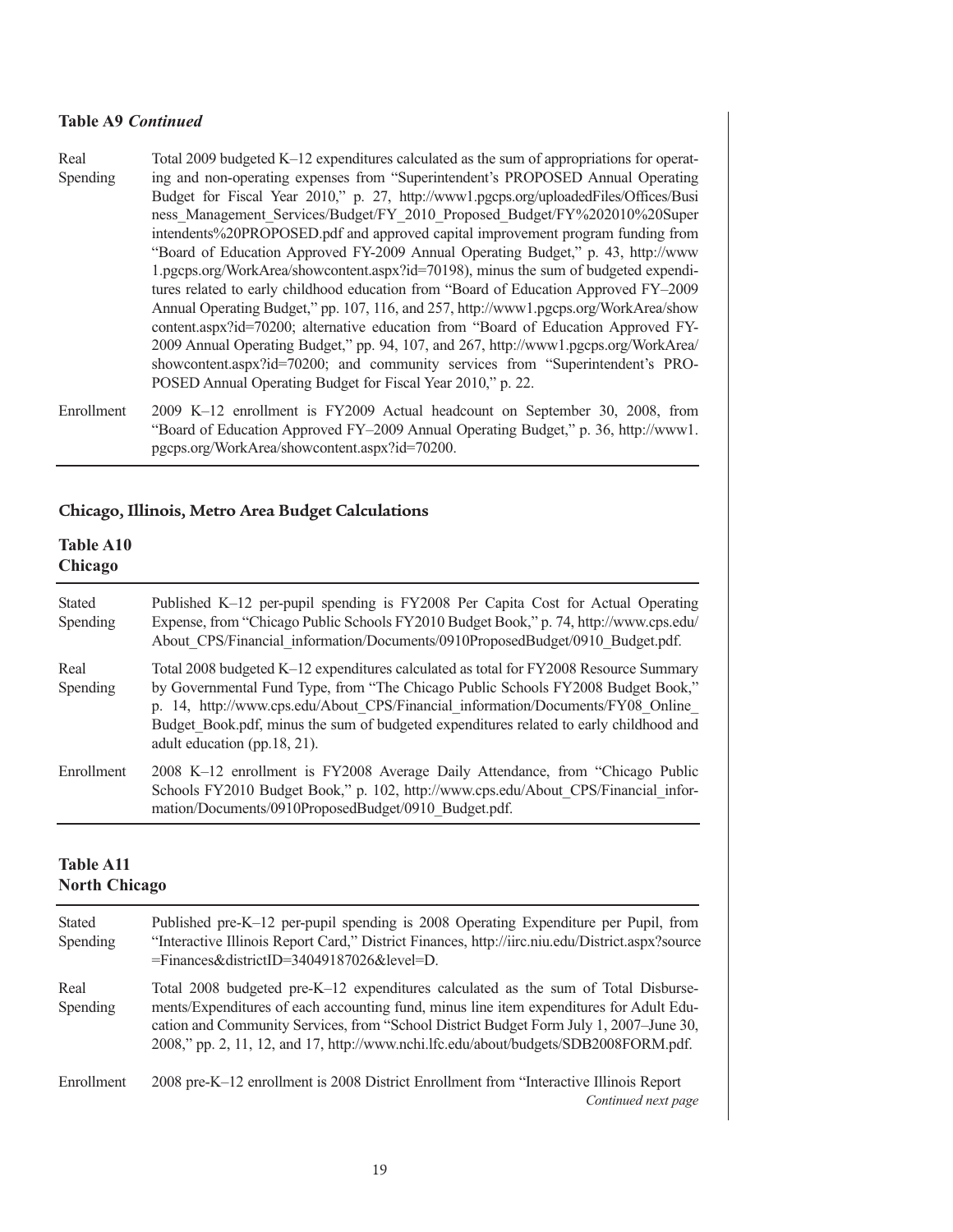# **Table A11** *Continued*

Card," About Students, Enrollments, http://iirc.niu.edu/District.aspx?source=About\_Stud ents&source2=Enrollments&districtID=34049187026&level=D.

Note: 2008 information was used because the district official consulted said that the most recent published per-pupil figure available would be for 2008 in the district's 2009 state report card.

# **Table A12 Elmhurst**

| Stated<br>Spending | Published K-12 per-pupil spending is 2009 Estimated Operating Expense Per Pupil from<br>"2009 Annual Financial Report," p. 28.                                                                                                                                                                                                                                                                                                                                                                           |
|--------------------|----------------------------------------------------------------------------------------------------------------------------------------------------------------------------------------------------------------------------------------------------------------------------------------------------------------------------------------------------------------------------------------------------------------------------------------------------------------------------------------------------------|
| Real<br>Spending   | Total 2009 budgeted K-12 expenditures calculated as the sum of expenditures of every<br>accounting fund, minus line items for pre-K and Adult Education, from "2009 Annual<br>Financial Report," pp. 15–22, http://links.schoolloop.com/link/rd?href=736c5f6c696e6b66<br>66303163633065623266687474703a2f2f656c6d6875727374637573643230352d696<br>c2e7363686f6f6c6c6f6f702e636f6d2f66696c652f313233393638363233373638372f313<br>233373038303131353530372f323639383930303730373935313833353734312e706466. |
| Enrollment         | 2009 K-12 enrollment is 9-Month Average Daily Attendance, from "2009 Annual Financial<br>Report," p. 28.                                                                                                                                                                                                                                                                                                                                                                                                 |

### **New York, New York, Metro Area Budget Calculations**

#### **Table A13 New York**

| <b>Stated</b><br>Spending | Published K-12 per-pupil spending is Actual FY2008 Average expenditure per<br>student, from "Mayor's Management Report," FY2009 Department of Education section,<br>p. 17, http://www.nyc.gov/html/ops/downloads/pdf/ mmr/doe.pdf.                                                                                                                                                                                                                                                                                                                                                                                                                                                                                                                                                                                                                                                                                                                                                                                                                                                                                                                                                                                                                                                                                                                                                                                                                                                                    |
|---------------------------|-------------------------------------------------------------------------------------------------------------------------------------------------------------------------------------------------------------------------------------------------------------------------------------------------------------------------------------------------------------------------------------------------------------------------------------------------------------------------------------------------------------------------------------------------------------------------------------------------------------------------------------------------------------------------------------------------------------------------------------------------------------------------------------------------------------------------------------------------------------------------------------------------------------------------------------------------------------------------------------------------------------------------------------------------------------------------------------------------------------------------------------------------------------------------------------------------------------------------------------------------------------------------------------------------------------------------------------------------------------------------------------------------------------------------------------------------------------------------------------------------------|
| Real<br>Spending          | Total 2008 budgeted pre-K-12 expenditures calculated as the sum of the Current Modified<br>Budget for FY2008 Total Department of Education appropriations, from "The City of New<br>York Adopted Budget Fiscal Year 2009: Expense, Revenue, Contract," p. 55E, http://www.<br>nyc.gov/html/omb/downloads/pdf/erc6 08.pdf; and appropriations for fringe benefits,<br>judgment and claims, and legal services from "The City of New York Adopted Budget<br>Fiscal Year 2008: Expense, Revenue, Contract," p. 55E, http://www.nyc.gov/html/omb/<br>downloads/pdf/erc6 07.pdf; and appropriations for GO and Lease Debt Service, GO Debt<br>Service, Pensions, TFA debt services, and TFA BARBS (figures in Department of Edu-<br>cation budget document provided in an October 22, 2009 e-mail from Marc Alterman,<br>Assistant Director for Revenue Budget Preparation and Analysis, NYC Department of<br>Education Division of Revenue Operations; and Capital Project Fund Total Expenses for<br>the New York City School Construction Authority for 2008 (provided October 27, 2009 by<br>John Hepburn, Controller for the School Construction Authority), minus the FY2008 Current<br>Modified Budget appropriations for Charter/Contract/Foster Care and Non-Public Schools<br>and the Fashion Institute of Technology, from "The City of New York Adopted Budget<br>Fiscal Year 2009: Expense, Revenue, Contract," p. 54E and p. 55E, http://www.nyc.gov/<br>html/omb/downloads/pdf/erc6_08.pdf. |
| Enrollment                | 2008 pre-K-12 enrollment is the FY2008 Total Enrollment from "Mayor's Management<br>Continued next page                                                                                                                                                                                                                                                                                                                                                                                                                                                                                                                                                                                                                                                                                                                                                                                                                                                                                                                                                                                                                                                                                                                                                                                                                                                                                                                                                                                               |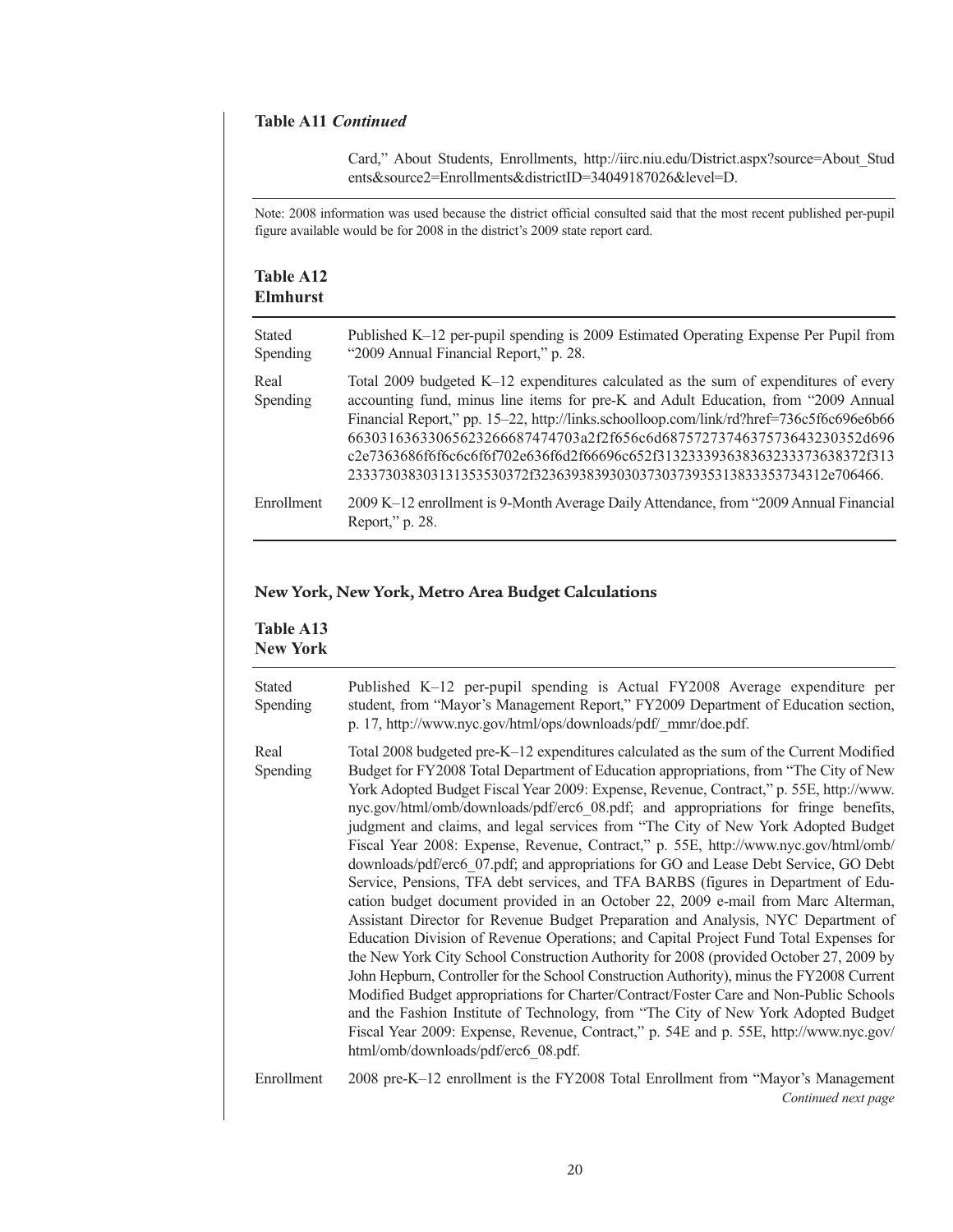# **Table A13** *Continued*

Report," FY2009 Department of Education section, p. 15, http://www.nyc.gov/html/ops/ downloads/pdf/\_mmr/doe.pdf.

| Table A14<br><b>Great Neck</b> |                                                                                                                                                                                                                                                                                                                                                                                                    |
|--------------------------------|----------------------------------------------------------------------------------------------------------------------------------------------------------------------------------------------------------------------------------------------------------------------------------------------------------------------------------------------------------------------------------------------------|
| <b>Stated</b><br>Spending      | Stated total K-12 per-pupil spending is for FY2009, as reported over the phone by district<br>official Jessica Vega, Office of Public Relations.                                                                                                                                                                                                                                                   |
| Real<br>Spending               | Total FY2009 budgeted K-12 expenditures calculated as the sum of expenditures for the 3-<br>Part Budget (p. 11), plus Prop 3 (p. 115), Building (p. 115), and Capital Projects (p. 112);<br>minus Community Services, pre-K, and Adult Education, from "Great Neck Union Free<br>School District Final Budget Book 2008–2009," received in printed form from district<br>official Diana O'Connell. |
| Enrollment                     | 2009 K-12 enrollment is the projected total enrollment from "Great Neck Union Free<br>School District Final Budget Book 2008–2009," p. 93, received in printed form from district<br>official, Diana O'Connell.                                                                                                                                                                                    |

#### **Table A15 Lawrence**

| <b>Stated</b><br>Spending | Published K-12 per-pupil spending is calculated as the weighted average of 2007 In-<br>structional Expenditures per Pupil for General Education students and for Special Education<br>students, from "Lawrence Union Free School District 2009–2010 Budget Statement," p. 26.                                             |
|---------------------------|---------------------------------------------------------------------------------------------------------------------------------------------------------------------------------------------------------------------------------------------------------------------------------------------------------------------------|
| Real<br>Spending          | Total 2009 budgeted K-12 expenditures calculated as Adopted BUDGET 2008-09 Total,<br>minus budgeted expenditures for Evening School and pre-K, from "Lawrence Union Free<br>School District 2009–2010 Budget Statement, pp. 5, 11, 12, and 16, http://www.lawrence.<br>org/Assets/District/budget statement2009 2010.pdf. |
| Enrollment                | 2009 pre-K-12 enrollment is Enrollment as of March 2009, from "2009-2010 Proposed"<br>Budget March 24, 2009," slide 6, http://www.lawrence.org/Assets/District/2009-10Budget<br>For 5-6-09 BOE .ppt.                                                                                                                      |

Note: 2007 information was used for the published per-pupil spending figure because the official consulted in the district business office said that the district did not publish a per-pupil spending figure, and said that we would have to file a Freedom of Information Act (FOIA) request to obtain older budgets.

#### **Houston, Texas, Metro Area Budget Calculations**

| Table A16                                          |                                                                                                                                                               |
|----------------------------------------------------|---------------------------------------------------------------------------------------------------------------------------------------------------------------|
| Houston                                            |                                                                                                                                                               |
| $\Omega$ $\sim$ $\sim$ $\sim$ $\sim$ $\sim$ $\sim$ | $\mathbf{D}$ and $\mathbf{D}$ and $\mathbf{D}$ and $\mathbf{D}$ are solvent in the set of $\mathbf{D}$ and $\mathbf{D}$ are solved in the set of $\mathbf{D}$ |

Stated Published pre-K–12 per-pupil spending is Total Expenditures Per Pupil, from "2009 Facts and Spending Figures about HISD," General Fund Summary, http://www.hisd.org/HISDConnectDS/v/in *Continued next page*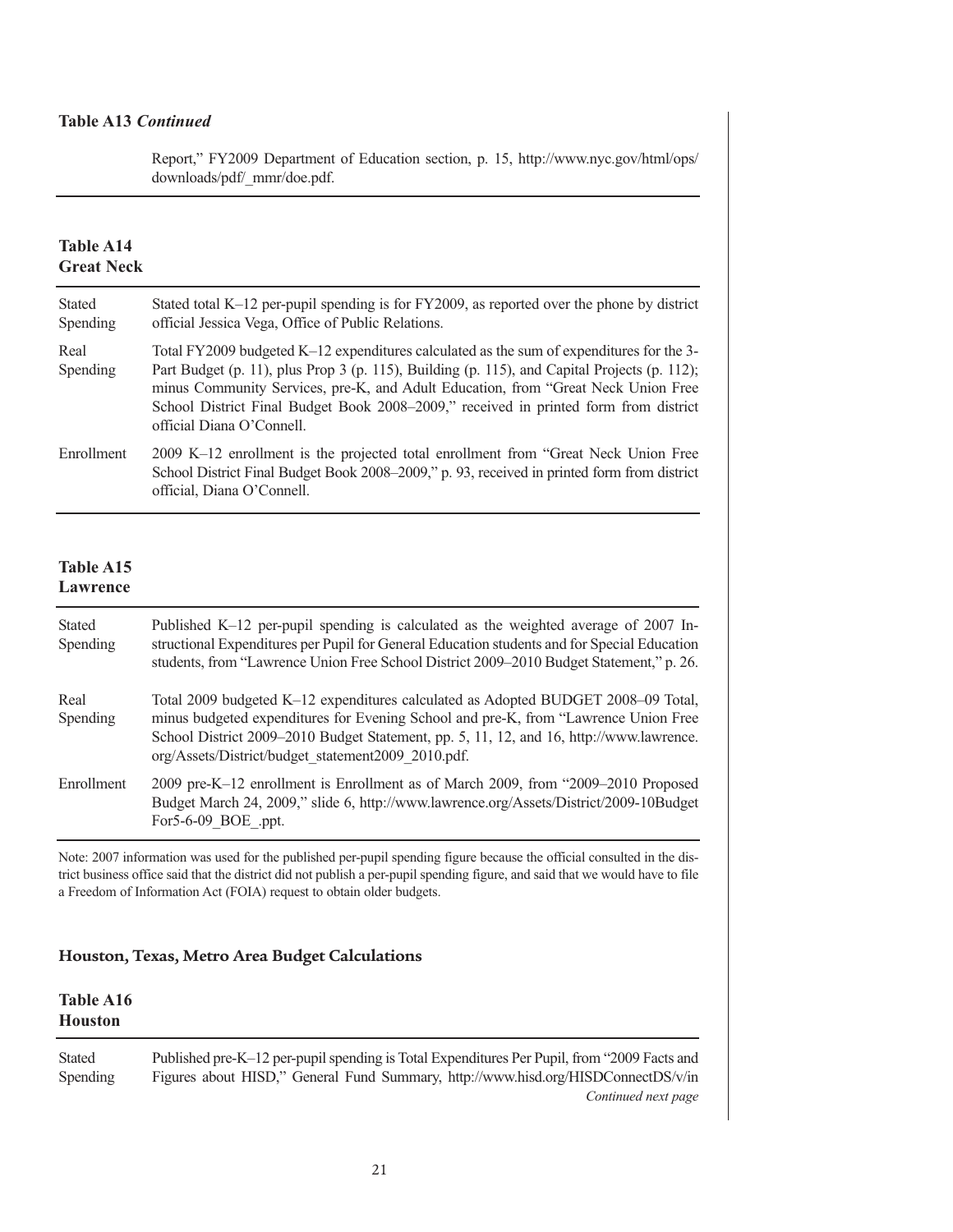# **Table A16** *Continued*

|                  | dex.jsp?vgnextoid=62c6757761efc010VgnVCM10000052147fa6RCRD&vgnextchan<br>nel=2e2b2f796138c010VgnVCM10000052147fa6RCRD.                                                                                                                                                                                                     |
|------------------|----------------------------------------------------------------------------------------------------------------------------------------------------------------------------------------------------------------------------------------------------------------------------------------------------------------------------|
| Real<br>Spending | Total 2009 budgeted pre-K-12 expenditures are Total expenditures for All Governmental and<br>Proprietary Funds, from "Houston Independent School District District Budget Adopted<br>2008–2009," p. 65, http://www.hisd.org/BudgetingFinancialPlanning/Home/District%20Bud<br>get%20Books/2008-2009 Financial Section.pdf. |
| Enrollment       | 2009 pre-K-12 enrollment is Total Enrollment from "Houston Independent School District<br>District and School Profiles," p. 17, http://dept.houstonisd.org/profiles/2008-2009%20HISD<br>%20District%20and%20School%20Profiles reduced.pdf.                                                                                 |

### **Table A17 Spring Branch**

| Stated<br>Spending | Published pre-K-12 per-pupil spending is 2009 Cost per Student from "Financial Overview"<br>and Budget Summary," p. A-1.                                                                                                                                                                           |
|--------------------|----------------------------------------------------------------------------------------------------------------------------------------------------------------------------------------------------------------------------------------------------------------------------------------------------|
| Real<br>Spending   | Total 2009 budgeted pre-K-12 expenditures were calculated as the sum of expenditures for<br>each accounting fund minus expenditures for community services, from "Financial Over-<br>view and Budget Summary," p. B-12, http://www.springbranchisd.com/admin/finance/bud<br>get/BUDGET-FY2009.pdf. |
| Enrollment         | 2009 pre-K–12 enrollment is 2009 Peak Enrollment, from "Financial Overview and Budget"<br>Summary," p. A-1.                                                                                                                                                                                        |

# **Table A18 North Forest**

| <b>Stated</b><br><b>Spending</b> | Published 2009 pre-K-12 per-pupil spending is the sum of Per Pupil Expenditures for<br>Instruction, Instructional Support, Central Administration, District Operations, Debt Service,<br>and Other funds from "1-Budgets summary0910.pdf"; provided in an October 15, 2009 e-<br>mail from Tangela Boyd, Budget Specialist, North Forest Independent School District. |
|----------------------------------|-----------------------------------------------------------------------------------------------------------------------------------------------------------------------------------------------------------------------------------------------------------------------------------------------------------------------------------------------------------------------|
| Real<br>Spending                 | Total 2009 budgeted pre-K-12 expenditures were calculated as the sum of expenditures of<br>all accounting funds, from "08-09 FYExpense 08-31-09.pdf," provided in a September 2,<br>2009 e-mail from Tangela Boyd, Budget Specialist, North Forest Independent School<br>District.                                                                                    |
| Enrollment                       | 2009 pre-K-12 enrollment is Average Daily Attendance, provided September 3, 2009 by<br>Dr. Veronica Sharp, North Forest Independent School District.                                                                                                                                                                                                                  |

# **Calculation of Median Private School Expenditure Estimates**

The most recent estimates of national private school tuition come from the National Center for Education Statistics Schools and Staffing Survey, National Median Highest Tuition Paid in Private Schools 2003–2004.

Because the average is skewed by the existence of elite schools with often lavish and extensive grounds and facilities, as well as extremely expensive schools offering exceptional services to children with severe disabili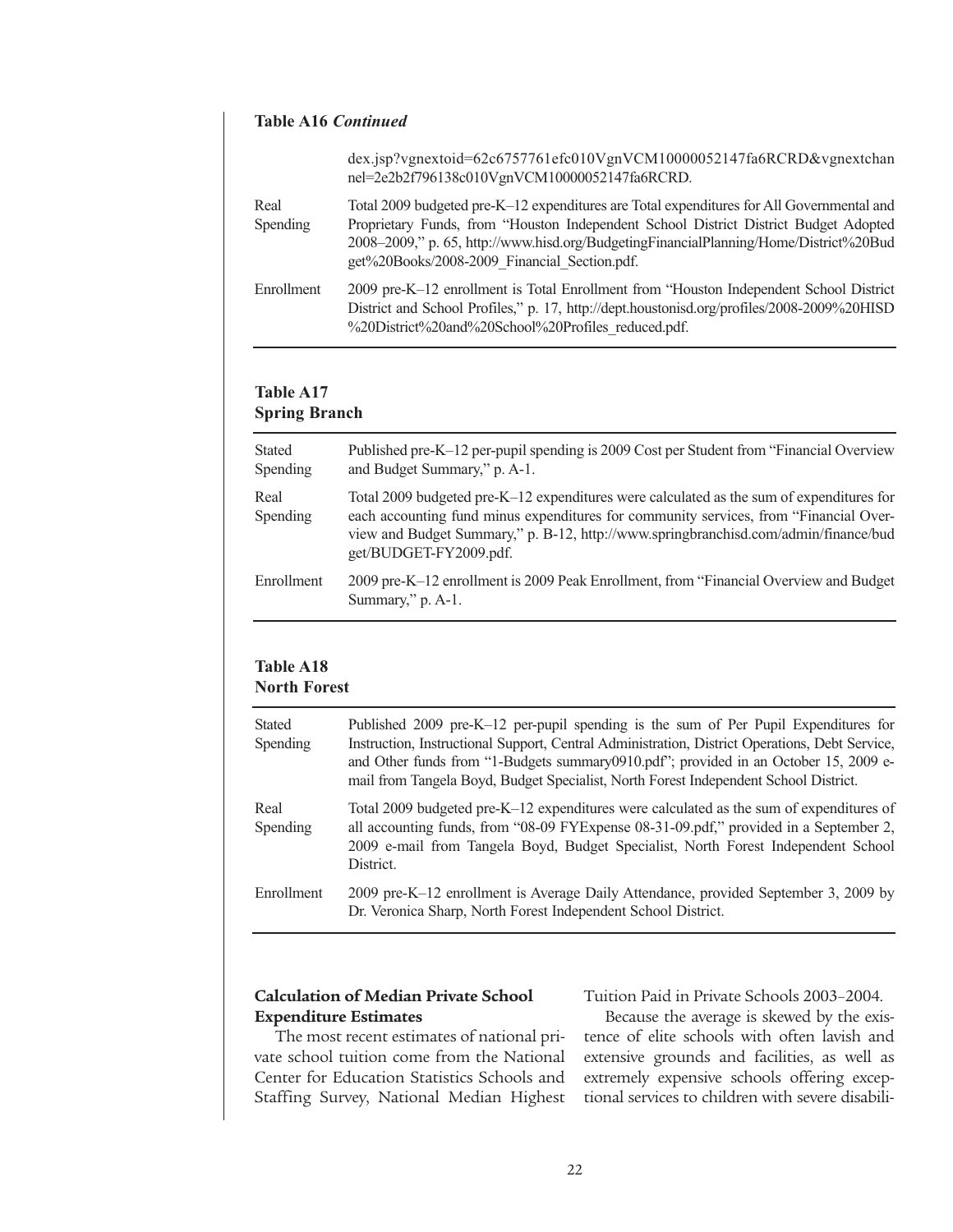ties, I use the median rather than the average private school tuition figure: \$3,500. Adjusting the median highest tuition figure of \$3,500 to 2009 dollars brings the figure to \$4,100. Since no historical median data are available to establish a median tuition trend over time, I use a trend in the inflation-adjusted average tuition and apply that to the inflation-adjusted median tuition value (calculated by Andrew Coulson).<sup>44</sup>

\$347 per year in constant 2009 dollars. The 2009 national median private school tuition of \$6,182 is then adjusted upward, by a likely overestimate of 25 percent, to \$7,728, based on findings in Arizona that tuition covers approximately 80 percent of private-school expenditures (determined by Andrew Coulson).<sup>45</sup> This figure is then adjusted using metro-area-specific, per-capita personal income data from the Census to obtain a localized estimate of median private school costs in each metro area.

Average tuition has been rising by roughly

# **Table A19 Full Data Table**

| <b>State</b> | District                      | Real<br>Public | <b>Stated</b><br>Public | <b>NCES</b> | Estimated<br>Private | Higher<br>than Stated | Higher<br>than NCES | Higher<br>than Private |
|--------------|-------------------------------|----------------|-------------------------|-------------|----------------------|-----------------------|---------------------|------------------------|
| AZ           | Paradise Valley Unified       | \$12,321       | \$10,734                | \$8,777     | \$6,770              | 15%                   | 40%                 | 82%                    |
| AZ           | Cave Creek Unified            | \$13,929       | \$9,024                 | \$7,895     | \$6,770              | 54%                   | 76%                 | 106%                   |
| AZ           | Deer Valley Unified           | \$9,365        | \$8,323                 | \$7,515     | \$6,770              | 13%                   | 25%                 | 38%                    |
| CA           | Los Angeles Unified           | \$25,208       | \$10,053                | \$13,341    | \$8,378              | 151%                  | 89%                 | 201%                   |
| CA           | Beverly Hills Unified         | \$20,751       | \$11,205                | \$18,394    | \$8,378              | 85%                   | 13%                 | 148%                   |
| CA           | Lynwood Unified               | \$11,215       | \$8,761                 | \$10,816    | \$8,378              | 28%                   | 4%                  | 34%                    |
| DC           | District of Columbia          | \$28,170       | \$17,542                | \$15,847    | \$11,032             | 61%                   | 78%                 | 155%                   |
| <b>VA</b>    | <b>Arlington County</b>       | \$23,892       | \$19,538                | \$19,892    | \$11,032             | 22%                   | 20%                 | 117%                   |
| <b>MD</b>    | Prince George's County        | \$15,225       | \$13,025                | \$11,818    | \$11,032             | 17%                   | 29%                 | 38%                    |
| IL           | City of Chicago, District 299 | \$15,875       | \$11,536                | \$11,051    | \$8,849              | 38%                   | 44%                 | 79%                    |
| IL           | Elmhurst, District 205        | \$15,205       | \$11,679                | \$14,191    | \$8,849              | 30%                   | $7\%$               | 72%                    |
| $_{\rm IL}$  | North Chicago, District 187   | \$13,348       | \$12,959                | \$12,163    | \$8,849              | 3%                    | 10%                 | 51%                    |
| NY           | NYC-Chancellor's              | \$21,543       | \$17,696                | \$19,497    | \$10,586             | 22%                   | 10%                 | 104%                   |
| NY           | Great Neck Union              | \$29,836       | \$21,183                | \$25,659    | \$10,586             | 41%                   | 16%                 | 182%                   |
| NY           | Lawrence Union                | \$29,451       | \$17,359                | \$27,278    | \$10,586             | 70%                   | 8%                  | 178%                   |
| TX           | Houston Independent           | \$12,534       | \$8,418                 | \$9,829     | \$9,421              | 49%                   | 28%                 | 33%                    |
| TX           | Spring Branch Independent     | \$11,412       | \$7,816                 | \$10,032    | \$9,421              | 46%                   | 14%                 | 21%                    |
| TX           | North Forest Independent      | \$12,719       | \$9,050                 | \$10,891    | \$9,421              | 41%                   | 17%                 | 35%                    |
|              | City Average                  | \$19,275       | \$12,663                | \$13,057    | \$9,173              | 56%                   | 48%                 | 109%                   |
|              | High-Income Average           | \$19,171       | \$13,408                | \$16,011    | \$9,173              | 46%                   | 24%                 | 107%                   |
|              | Low-Income Average            | \$15,221       | \$11,580                | \$13,414    | \$9,173              | 28%                   | 15%                 | 62%                    |
|              | Overall Average               | \$17,889       | \$12,550                | \$14,160    | \$9,173              | 44%                   | 29%                 | 93%                    |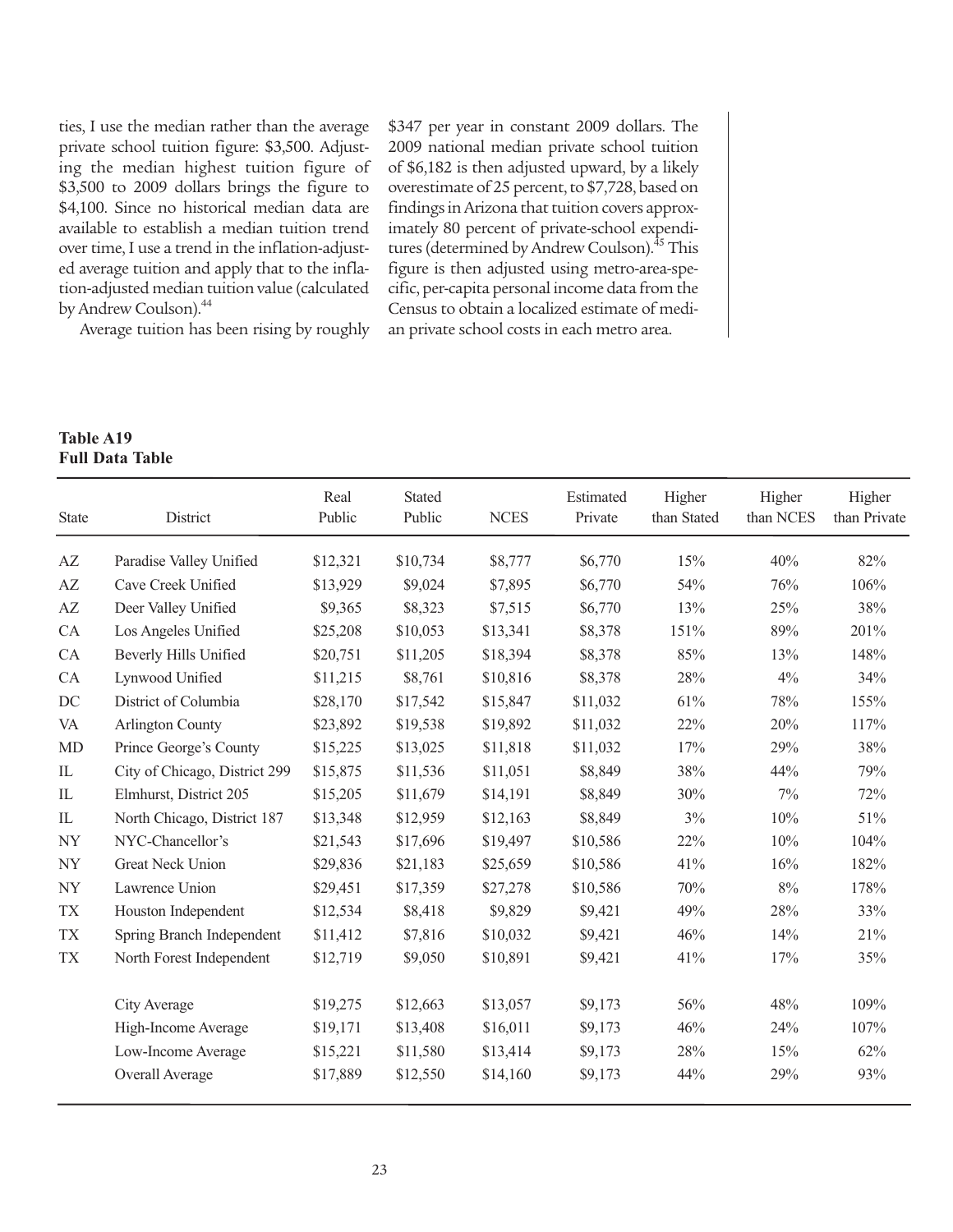# **Appendix B: Financial Transparency in Education Act<sup>46</sup>**

#### **Summary**

The Financial Transparency in Education Act would require each local education provider in the state to create and maintain a searchable expenditure and revenue website that includes detailed data on revenues and expenditures. It also would require each local education provider to maintain the data in a format that is easily accessible, searchable, and downloadable, and to prominently post comprehensive figures on total expenditures and per-pupil spending. The Act also requires that each local education provider submit the summary data to the state to be aggregated and made available online by the state.

#### **Model Legislation**

**Section 1. {Title}** The Financial Transparency in Education Act

### **Section 2. {Legislative Declaration}**

(A) The Legislature finds that:

- (1) Taxpayers should have easy access to the details of public school district spending; and that
- (2) Easier access to and storage of electronic data would increase transparency in public school financial matters; and that
- (3) It is neither difficult nor prohibitively expensive to make such data available to the public via the Internet
- (B) Therefore, it is the intent of the Legislature to direct all local education providers to create and maintain a searchable expenditure and revenue website database detailing financial activities.<sup>47</sup>

**Section 3. {Definitions}** As used in this Act, unless the context otherwise requires: (A)

- (1) "Entity" means a corporation, association, union, limited liability company, limited liability partnership, grantee, contractor, local government, other legal entity including a nonprofit corporation, or an employee of the local education provider.
- (2) "Entity" shall not include an individual recipient of public assistance.
- (B) "Local education provider"<sup>48</sup> means:
	- (1) a school district organized and existing pursuant to law;
	- (2) a board of cooperative services or intermediate school district;
	- (3) a publicly funded agency established by the state for the express purpose of authorizing charter schools;<sup>49</sup> or
	- (4) a public charter school authorized pursuant to state statutes.
- (C) "Public record" shall have the same meaning as set forth in state open records laws.

# **Section 4. {Creation of Searchable Expenditure and Revenue Website Databases}**

(A) No later than one year<sup>50</sup> from the enactment of this legislation, each local education provider shall develop, maintain, and make publicly available a single, searchable expenditure and revenue website database that allows the public, at no cost, to review information concerning moneys collected and expended by the local education provider.

(B)

(1) The website shall include the following data for each fiscal year, using budgeted numbers no more than one week following the adoption of a budget for the most recent fiscal year, and actual audited spending figures no more than one week after official figures have been accepted, concerning all expenditures made by the local education provider: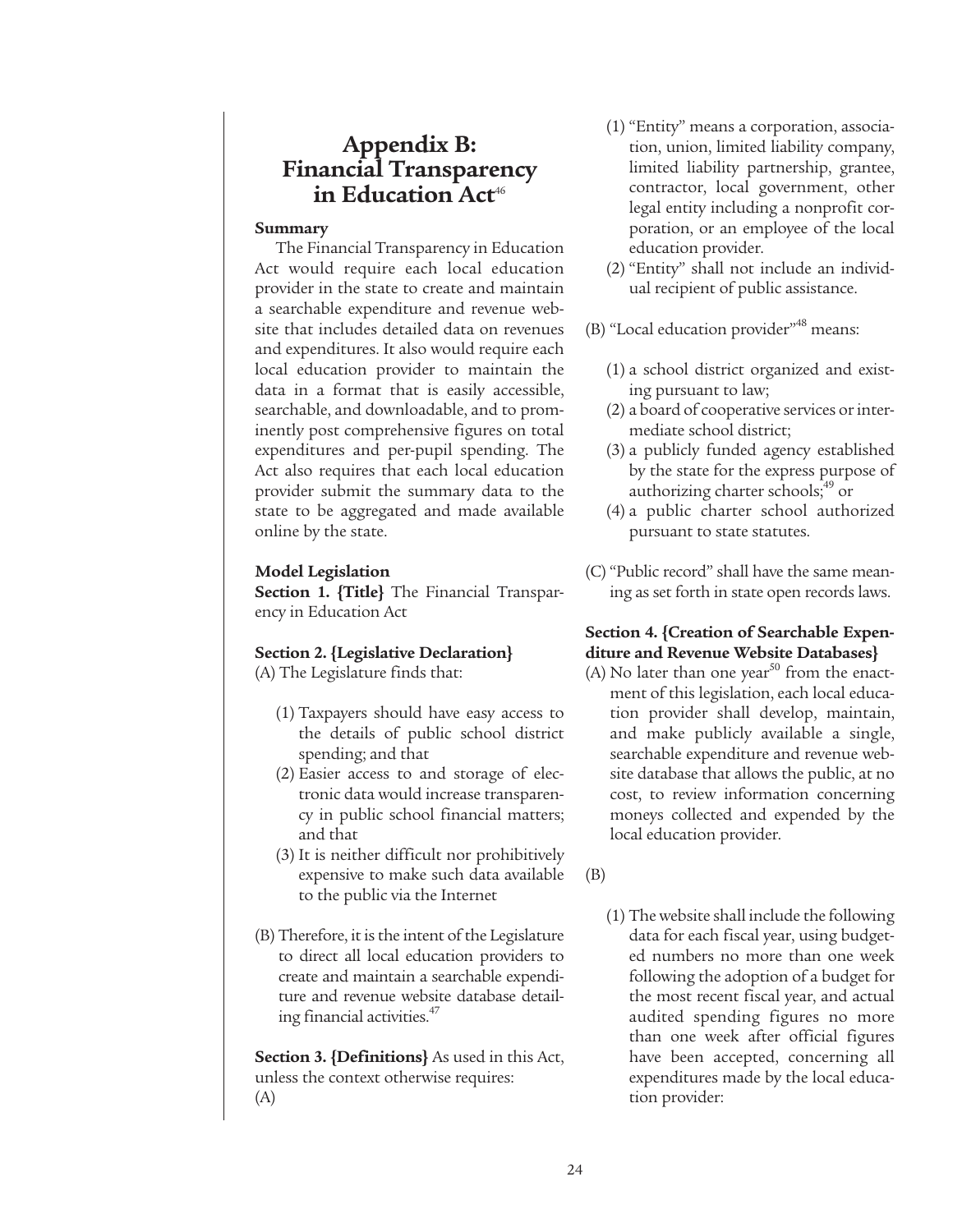- (a) A comprehensive total for all moneys expended directly by the local education provider and any subsidiary under its direction, as well as all expenditures made on behalf or for the benefit of the local education provider or any subsidiary by any governmental or non-governmental entity;
- (b) A total for all moneys expended on adult education programs, not including expenses for GED or alternative high school diploma programs;
- (c) A total for all moneys expended on community services, which are defined as expenditures used exclusively for non-K–12 purposes;
- (d) A total for all moneys expended on preschool and early childhood services, defined as all services provided to children younger than the age required by the local education provider for enrollment in kindergarten;
- (e) The name and principal location or address of the entity receiving moneys, except that information concerning a payment to an employee of the local education provider shall identify the individual employee by name and business address or location only;
- (f) The amount of expended moneys;
- (g) The funding source(s) of the expended moneys;<sup>51</sup>
- (h) The date of the expenditure;
- (i) The name of the budget program, activity, or category supporting the expenditure;
- (j) A description of the purpose for the  $expenditure;$ <sup>52</sup>
- (k) A unique identifier for each expenditure on adult education as described in (b) and community services in (c) of this section, and for all other expenditures to the extent possible; $53$
- (l) Copies of all credit card statements, identified by department responsible for each credit card; and
- (m) The database will include and retain both the budgeted and audited actual expenditure figures for each fiscal year and ensure each set of figures can be identified as budgeted or audited figures.
- (2) The expenditure data shall be provided in an open structured data format<sup>54</sup> that:
	- (a) May be downloaded by the user; and
	- (b) Allows the user to systematically sort, search, and access all data.<sup>55</sup>
	- (3) The website shall contain only information that is a public record or that is not confidential or otherwise protected from public disclosure pursuant to state or federal law.
- (C) The local education provider shall:
	- (1) Update the financial data contained on the website at least monthly;<sup>56</sup>
	- (2) Archive the financial data, which shall remain accessible and searchable on the website;
	- (3) Post total expenditures as defined in Section  $4(B)(1)(a)$ , (b), (c), and (d) on the home page of the local education provider's website no more than one week after the official budget is adopted for the latest fiscal year and no more than one week after final, audited actual expenditure figures are produced. In the same section, post the estimated K–12 and pre-K if applicable average daily attendance figure for the most recent fiscal year budget and the audit actual K–12 and pre-K average daily attendance for the most recently audited fiscal year. Finally the per-pupil spending figure will be posted, as derived by the following formula, using figures, both the budgeted and audited, described in Section 4  $(B)(1)(a)$ ,  $(b)$ ,  $(c)$ , and  $(d)$ : (Total Expenditures - Adult Expenditures - Community Services - Preschool Services) / K–12 Average Daily Attendance;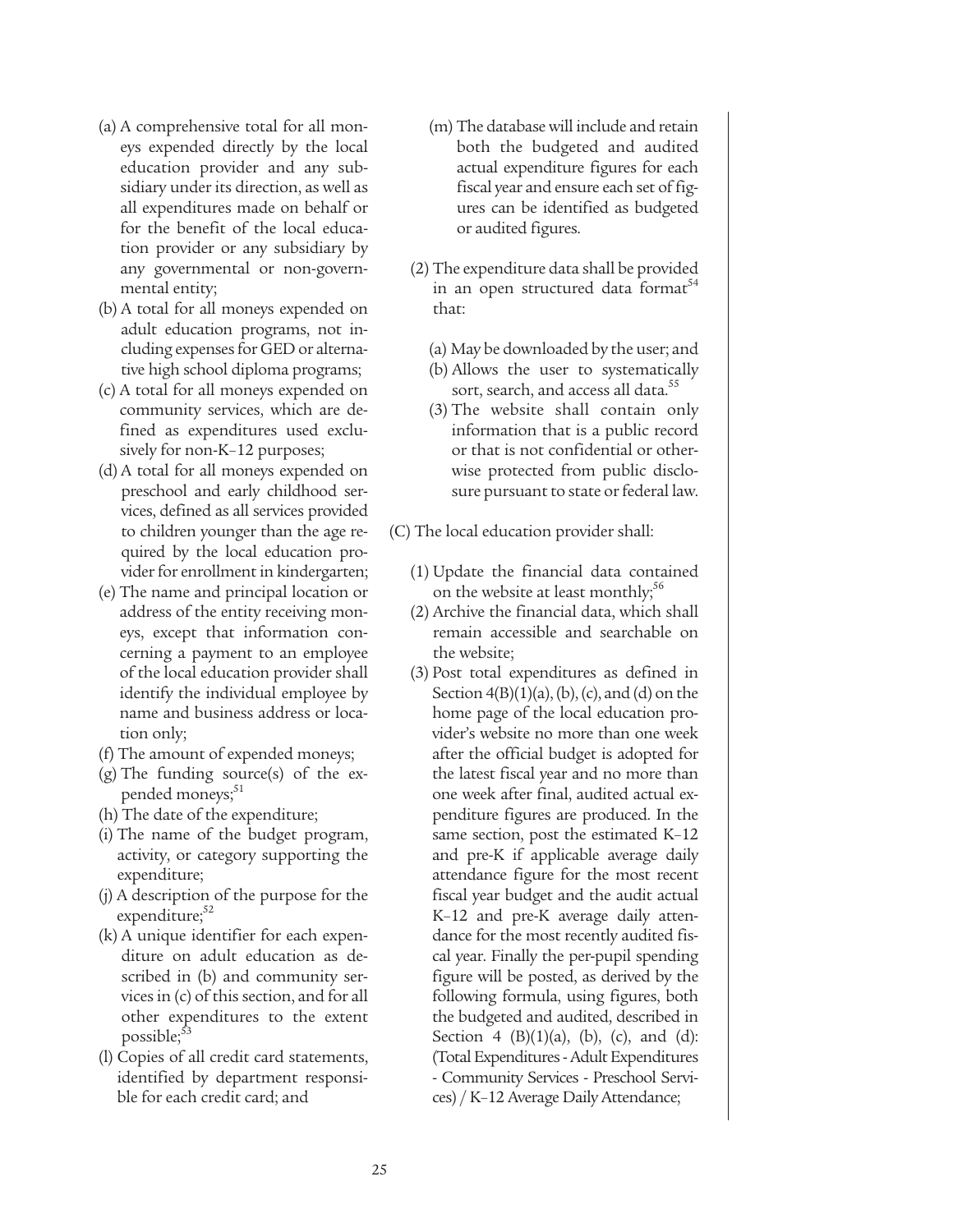- (4) Make the website easily accessible from the main page of the local education provider's website; and
- (5) Create and make easily accessible an automated Really Simple Syndication (RSS) feed to which users of the Website database may subscribe for notification of updates to the website database.<sup>57</sup>

# **Notes**

1. Elizabeth McNichol and Nicholas Johnson, "Recession Continues to Batter State Budgets; State Responses Could Slow Recovery," Center on Budget and Policy Priorities, December 18, 2009, p. 5, http://www.cbpp.org/files/9-8-08sfp.pdf.

- 2. Ibid., p. 7.
- 3. Ibid., p. 3.
- 4. Ibid., p. 3.
- 5. Ibid., p. 4.

6. Thomas D. Snyder, Sally A. Dillow, and Charlene M. Hoffman, "Table 171: Revenues for Public Elementary and Secondary Schools, by Source of Funds: Selected Years, 1919–20 through 2005–06," *Digest of Education Statistics 2008*, March 18, 2009, http://nces.ed.gov/programs/digest/d08/tables/dt 08\_171.asp?referrer=list.

7. National Association of State Budget Officers, "2007 State Expenditure Report," Figure 6, p. 5, http://www.nasbo.org/Publications/PDFs/FY07 %20State%20Expenditure%20Report.pdf.

8. Ibid.

9. U.S. Census Bureau, Government Divisions, "State and Local Government Finances by Level of Government and by State, Table 1, July 1, 2008, http://www.census.gov/govs/estimate/0600ussl\_ 1.html.

10. U.S. Census Bureau, Government Divisions, "State and Local-Government Finances by Level of Government and by State, Table 1, July 1, 2008, http://www.census.gov/govs/estimate/0600ussl\_ 1.html.

11. U.S. Department of Education, National Center for Education Statistics, Common Core of Data, "State Nonfiscal Survey of Public Elementary/ Secondary Education," 1993–94 through 2006–07; "National Public Education Financial Survey," 1993–94 through 2005–06; National Elementary and Secondary Enrollment Model, 1972–2006; and Elementary and Secondary Education Current Expenditures Model, 1969–70 through 2005–06, http: //nces.ed.gov/programs/projections/projections 2018/xls/table\_34.xls (this table was prepared December 2008).

12. Domestic Policy Council, Executive Office of the President in cooperation with the U.S. Department of Education, "Educational Impact of the American Recovery and Reinvestment Act," October 19, 2009, p. 8, http://www.whitehouse.gov /assets/documents/DPC\_Education\_Report.pdf.

13. Greg Forster, "Florida's Opinion on K–12 Public Education Spending," Friedman Foundation, January 2006, http://www.friedmanfoundation. org/research/ShowResearchItem.do?id=10073; Paul DiPerna, "Idaho's Opinion on K–12 Education and School Choice," Friedman Foundation, March 2008, http://www.friedmanfoundation.org /research/ShowResearchItem.do?id=10093; unattributed, "Illinois' Opinion on K–12 Education and School Choice," Friedman Foundation , December 2007, http://www.friedmanfoundation.org /research/ShowResearchItem.do?id=10086; Paul DiPerna, "Maryland's Opinion on K–12 Education and School Choice," Friedman Foundation, September 2008, http://www.friedmanfoundation.org /research/ShowResearchItem.do?id=10098. As education spending typically increases at a rate much higher than inflation, this should produce conservative estimates of contemporary spending.

14. Where possible, we have calculated the K–12 per-pupil spending figure alone. Sometimes, however, school district records do not separate either preschool enrollment, preschool spending, or both. In those cases, where we were unable to back out both preschool spending and enrollment, we have left both in, resulting in a preschool–12 spending figure. Preschool spending is invariably far less per-pupil than K–12 spending, so the figure obtained in these cases will be lower than K–12 spending alone.

15. U.S. Department of Education, NCES Map Viewer, http://nces.ed.gov/surveys/sdds/#.

16. William Howell, Martin West, and Paul Peterson, "The Persuadable Public," *Education Next* (Fall 2009), p. 27, http://educationnext.org/files /fall09-persuadable-public.pdf.

17. Thomas D. Snyder, Sally A. Dillow, and Charlene M. Hoffman, "Table 181, Total and Current Expenditures per Pupil in Public Elementary and Secondary Schools: Selected Years, 1919–20 through 2005–06," *Digest of Education Statistics 2008*, March 18, 2009, http://nces.ed.gov/programs/digest/d08/tab  $les/dt08_181.$ asp.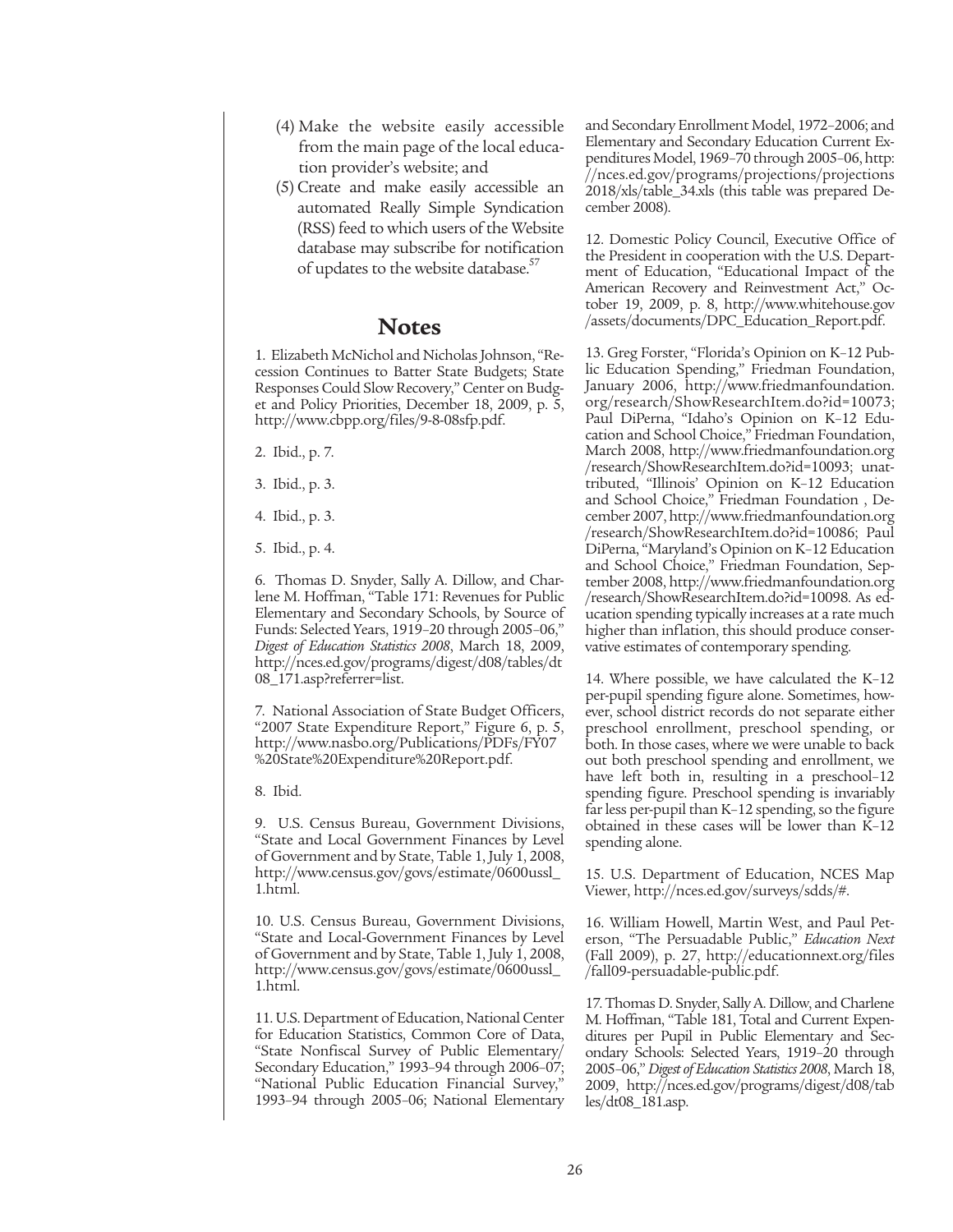18. Full citations for the budget calculations are in Appendix A.

19. A full explanation of the method used to estimate this figure, along with citations, is found in Appendix A.

20. Elizabeth McNichol and Nicholas Johnson, "Recession Continues to Batter State Budgets; State Responses Could Slow Recovery," Center on Budget and Policy Priorities, December 18, 2009, p. 6, http://www.cbpp.org/files/9-8-08sfp.pdf.

21. Ronald J. Hansen and Matt Wynn, "Stimulus Job Impact Detailed," *The Arizona Republic*, October 31, 2009, http://www.azcentral.com/arizon arepublic/news/articles/2009/10/31/20091031st im-arizona1031.html.

22. Scott Wong, "Temporary Tax Hike is Floated by Major Gordon," *The Arizona Republic*, October 30, 2009, http://www.azcentral.com/arizonare public/local/articles/2009/10/30/20091030phoe nixtax1030.html.

23. Full citations for the budget calculations are in Appendix A.

24. Stephanie Simon, "Cash-Strapped California's IOU's: Just the Latest Sub for Dollars," *Wall Sreet Journal*, July 25, 2009, http://online.wsj.com/arti cle/SB124846739587579877.html.

25. McNichol and Johnson.

26. David Zahniser, "Accord Will Keep LAPD Staffing at Current Levels, Villaraigosa Says," *LA Times*, October 30, 2009, http://www.latimes.com /news/local/crime/la-me-cops13-2009oct13, 0,1600478.story.

27. Our estimate of median private school spending per pupil in the DC area is 12 percent lower than the \$12,500 that Andrew Coulson estimated from private school data collected by the *Washingtonian* for private schools in the metro area (http://www.cato-at-liberty.org/2008/04/07/thereal-cost-of-public-schools/). We should expect that two different methods of estimating total private school expenditures per pupil for a metro area will differ, and we should be encouraged that the two estimates, utilizing very different approaches, are as close as they are to each other. Furthermore, both estimates use conservative assumptions that lean toward inflation of estimated expenses and, therefore, should provide figures more likely to overstate the actual median expenses.

28. Full citations for the budget calculations are in Appendix A.

29. Tim Craig, "One-Two Punch for D.C. Budg-

et," *Washington Post*, June 23, 2009, http://www. washingtonpost.com/wp-dyn/content/article/ 2009/06/22/AR2009062202861.html.

30. Bob Lewis, "Population, Inflation Fuel Virginia Budget Growth," *Washington Post*, November 10, 2009, http://www.washingtonpost.com/wp-dyn/ content/article/2009/11/10/AR2009111012758.h tml.

31. Yamiche Alcindor, "Arlington Tax Bill Might Grow Heftier," *Washington Post*, November 1, 2009, http://www.washingtonpost.com/wp-dyn/con tent/article/2009/10/31/AR2009103101700.html.

32. Jonathan Mummolo, "Pr. George's Cuts Stir Debate: When to Break the Piggy Bank?" *Washington Post*, September 25, 2009, http://www.wash ingtonpost.com/wp-dyn/content/article/2009/ 09/25/AR2009092502306.html.

33. Full citations for the budget calculations are in Appendix A.

34. McNichol and Johnson.

35. Fran Spielman, "Daley Rules Out Property Tax Increase to Close Budget Gap," *Chicago Sun-Times*, October 14, 2009, http://www.suntimes. com/news/cityhall/1823078,CST-NWS-prop tax14web.article.

36. Full citations for the budget calculations are in Appendix A.

37. Marcia Kramer, "Paterson: NYS Will Be Broke Before Christmas," CBS 2 *News This Morning*, November 10, 2009, http://wcbstv.com/cbs2crew/ david.paterson.special.2.1300362.html.

38. McNichol and Johnson.

39. James Doran, "New York Fears Return to Dark Days of Seventies as Financial Crisis Bites," *Observer* (London), November 23, 2008, http:// www.guardian.co.uk/world/2008/nov/23/newyork-crime-rates.

40. Associated Press, "Paterson Pitches \$5 Billion Reduction Plan," *New York Post*, October 15, 2009, http://www.nypost.com/p/news/local/pater son\_pitches\_billion\_deficit\_HyLsi2GkWB8IOM ryK5WebN.

41. Full citations for the budget calculations are in Appendix A.

42. McNichol and Johnson.

43. Bradley Olson, "Budget Shortfall has City Hall Looking for Cuts," *Houston Chronicle*, August 31, 2009, http://www.chron.com/disp/story.mpl/me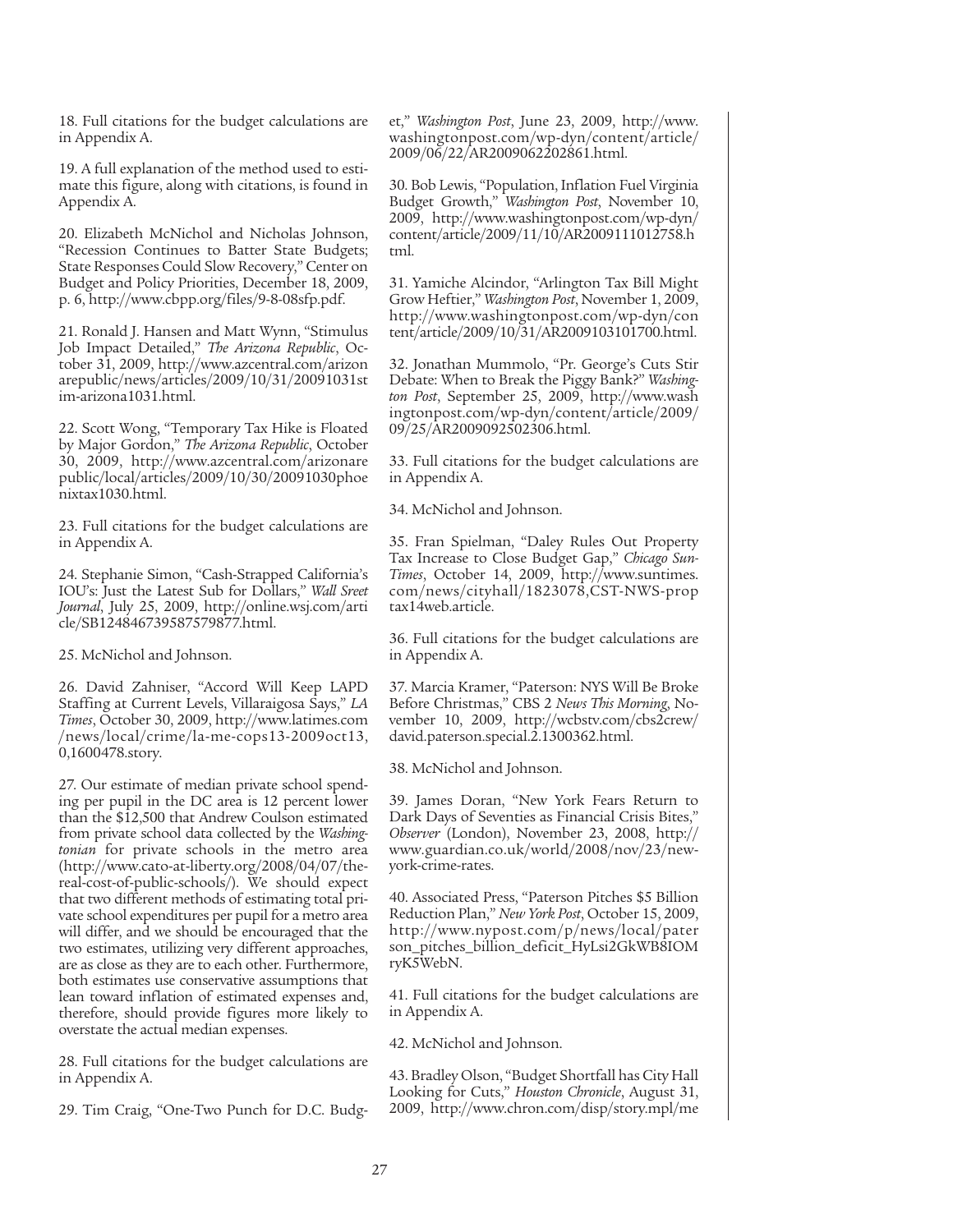tropolitan/6595746.html.

44. Andrew J. Coulson, "Choosing to Save: The Fiscal Impact of Education Tax Credits on the State of Nevada," Nevada Policy Research Institute, research report, January, 2009, http://www.npri. org/docLib/20090113\_Choosing\_to\_Save.pdf.

45. Andrew J. Coulson, "Arizona Public and Private Schools: A Statistical Analysis," Goldwater Institute, Policy Report no. 213, October 17, 2006, http: //www.goldwaterinstitute.org/file/3258/down load/3258.

46. This model legislation has taken as its base state and education fiscal transparency model legislation adopted by the American Legislative Exchange Council. We would like to thank them for their work on this issue and generosity in sharing their materials and ideas.

47. As an alternative, states may consider the adoption of a single central database with the state department of education, to which local education providers would submit revenue and expenditure data.

48. All local education providers should be covered by the mandate. However, exemptions could be considered for smaller providers that allow them to not maintain a full-scale, comprehensive, searchable database, but instead use the district webpage to grant complete and unrestricted access to internal financial data as used by the provider itself, so long as it is accompanied by a plain-language description of all terminology and codes used in said financial documents. Website technology is sufficiently advanced in ease of use and sufficiently modest in cost to ensure that the simple maintenance of a website is not beyond the means and abilities of even a single, small, and modestly funded school. It is suggested that school district personnel intimidated by this modest mandate might turn to its students for assistance rather than incurring the more substantial costs of Internet technology professionals.

49. Sponsoring lawmakers also may consider including other specific charter school authorizing agencies under the definition of "local education provider." Some states permit municipal governments, universities, or private nonprofit organizations to authorize charter schools. Only the specific department within any of these respective organizations that is responsible for charter school authorization should be subject to the mandate.

50. At the discretion of sponsoring lawmakers in their respective states, local education providers should be required to comply within a reasonable amount of time. The specified target date for com-

pliance (e.g., January 1, 2010) ideally should be included in the legislative language. A staggered system of delayed opt-in deadlines also may be considered for smaller local education providers or for providers that do not currently have a website.

51. All sources of revenue (federal, state, and local tax revenue, as well as private donations and fees) should be included.

52. If local education providers or lobbying organizations argue that providing descriptions of expenditures would be too difficult, sponsoring lawmakers may consider setting up a delayed deadline for providers to comply with Section 4 (B)(1)(e). Still, it should be pointed out that a clear description of the purpose of an expenditure works to the benefit of the local education provider by forestalling confusion that may lead to public relations difficulties.

53. A unique identifier with each expenditure would make the data more functional. However, not all local education providers may use unique identifiers in their expenditure records. Without the qualifying phrase, it could create a costly and time-consuming mandate for providers.

54. "Open" denotes that the format is accessible by users through the use of free software. Local education providers can easily comply by exporting from Microsoft Excel or Quickbooks into an XML (Extensible Markup Language) or a CSV (Comma-Separated Values) file. The removal of the word "open" would allow providers to post an Excel or Quickbooks file directly to the website. Users then would be required to have a purchased copy of that software in order to use the database.

55. As written, local education providers are given the option to build their own database interface or to allow third parties to build an interface using the provider's data. The addition of the phrase "via a web-based graphic user interface" at the end of the clause would create a costly and time-consuming mandate for providers. While the addition of the phrase would ensure each provider had its own usable interface, it also would provide no guarantee of quality in comparison to interfaces that may be created by private third-party groups or individuals.

56. Ideally, data reports should be updated at least once per month, but states should have the discretion to adjust the frequency if necessary. In many cases, technology allows for the information to be easily updated on a daily basis.

57. An RSS feed is a simple and inexpensive tool to which parents, taxpayers, and other interested groups can subscribe in order to track updates to the local education provider's website in a convenient and timely manner.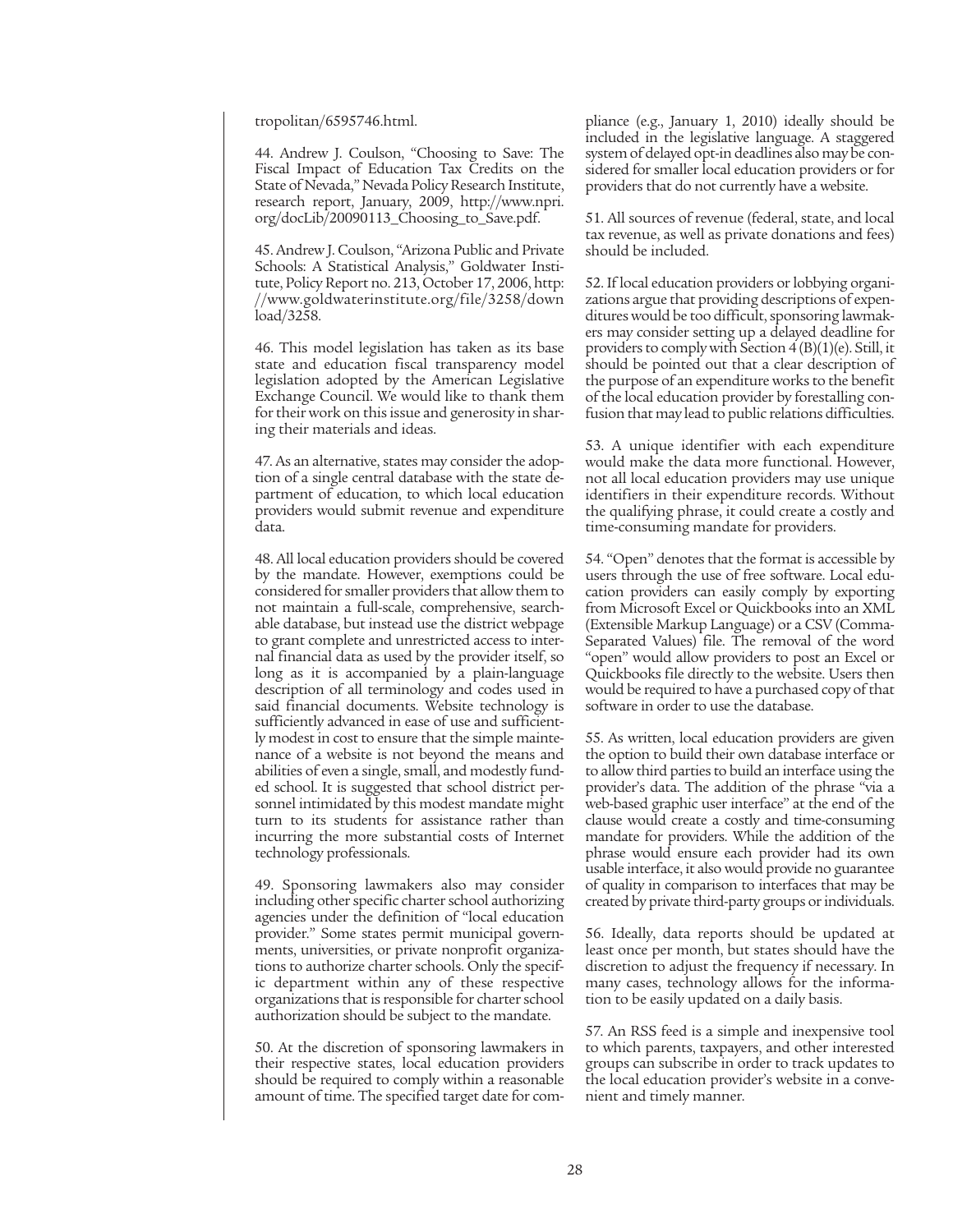# **RELEVANT STUDIES IN THE POLICY ANALYSIS SERIES**

- 661. **Behind the Curtain: Assessing the Case for National Curriculum Standards** by Neal McCluskey (February 17, 2010)
- 641. **The Poverty of Preschool Promises: Saving Children and Money with the Early Education Tax Credit** by Adam B. Schaeffer (August 3, 2009)
- 629. **Unbearable Burden? Living and Paying Student Loans as a First-Year Teacher** by Neal McCluskey (December 15, 2008)
- 620. **Markets vs. Monopolies in Education: A Global Review of the Evidence** by Andrew J. Coulson (September 10, 2008)
- 618. **The Fiscal Impact of a Large-Scale Education Tax Credit Program** by Andrew J. Coulson with a Technical Appendix by Anca M. Cotet (July 1, 2008)
- 616. **Dismal Science: The Shortcomings of U.S. School Choice Research and How to Address Them** by John Merrifield (April 16, 2008)
- 605. **The Public Education Tax Credit** by Adam B. Schaeffer (December 5, 2007)
- 599. **End It, Don't Mend It: What to Do with No Child Left Behind** by Neal McCluskey and Andrew J. Coulson (September 5, 2007)

# **STUDIES IN THE POLICY ANALYSIS SERIES**

- 661. **Behind the Curtain: Assessing the Case for National Curriculum Standards** by Neal McCluskey (February 17, 2010)
- 660. **Lawless Policy: TARP as Congressional Failure** by John Samples (February 4, 2010)
- 659. **Globalization: Curse or Cure? Policies to Harness Global Economic Integration to Solve Our Economic Challenge** by Jagadeesh Gokhale (February 1, 2010)
- 658. **The Libertarian Vote in the Age of Obama** by David Kirby and David Boaz (January 21, 2010)
- 657. **The Massachusetts Health Plan: Much Pain, Little Gain** by Aaron Yelowitz and Michael F. Cannon (January 20, 2010)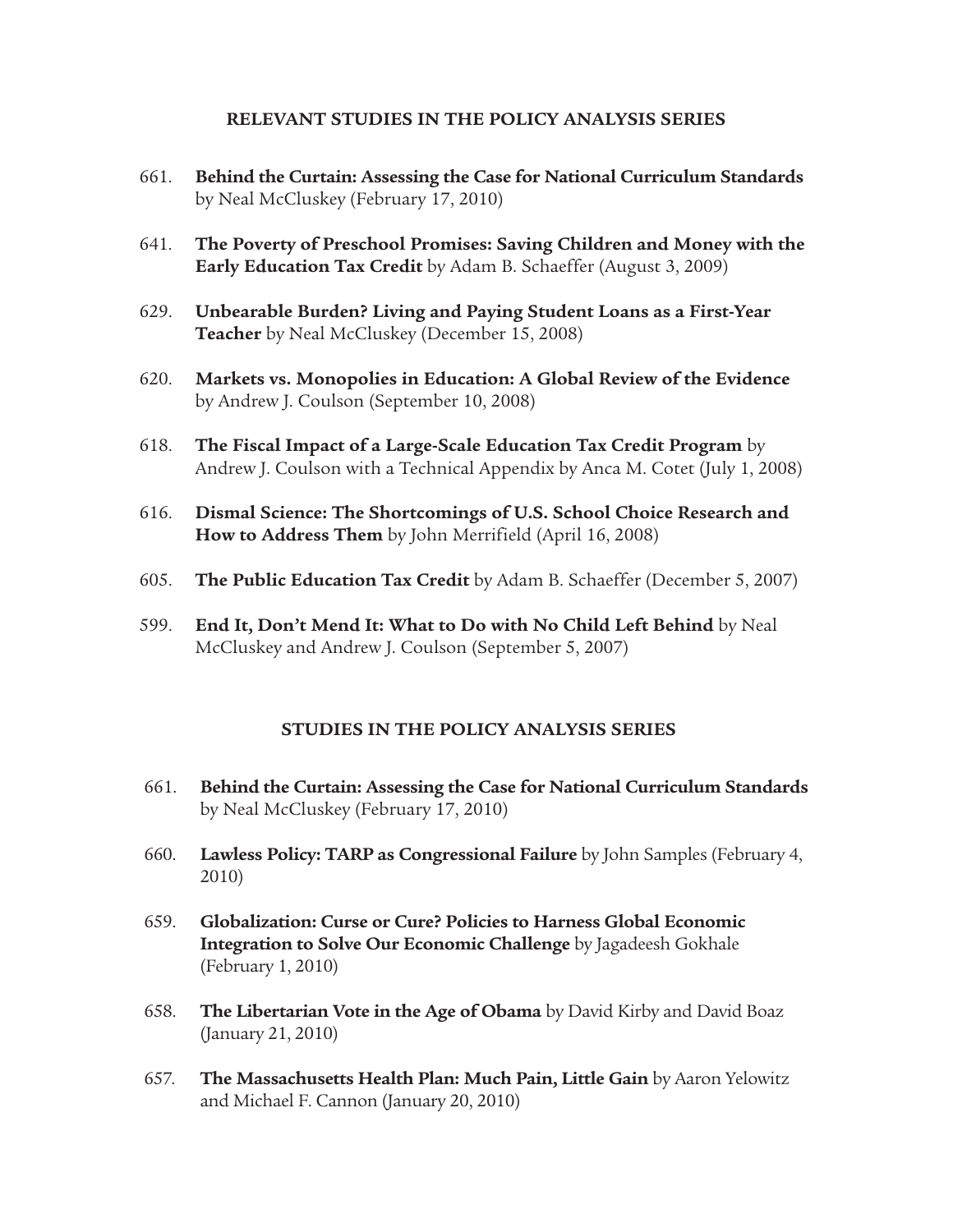- 656. **Obama's Prescription for Low-Wage Workers High Implicit Taxes, Higher Premiums** by Michael F. Cannon (January 13, 2010)
- 655. **Three Decades of Politics and Failed Policies at HUD** by Tad DeHaven (November 23, 2009)
- 654. **Bending the Productivity Curve: Why America Leads the World in Medical Innovation** by Glen Whitman and Raymond Raad (November 18, 2009)
- 653. **The Myth of the Compact City: Why Compact Development Is Not the Way to Reduce Carbon Dioxide Emissions** by Randal O'Toole (November 18, 2009)
- 652. **Attack of the Utility Monsters: The New Threats to Free Speech** by Jason Kuznicki (November 16, 2009)
- 651. **Fairness 2.0: Media Content Regulation in the 21st Century** by Robert Corn-Revere (November 10, 2009)
- 650. **Yes, Mr President: A Free Market Can Fix Health Care** by Michael F. Cannon (October 21, 2009)
- 649. **Somalia, Redux: A More Hands-Off Approach** by David Axe (October 12, 2009)
- 648. **Would a Stricter Fed Policy and Financial Regulation Have Averted the Financial Crisis?** by Jagadeesh Gokhale and Peter Van Doren (October 8, 2009)
- 647. **Why Sustainability Standards for Biofuel Production Make Little Economic Sense** by Harry de Gorter and David R. Just (October 7, 2009)
- 646. **How Urban Planners Caused the Housing Bubble** by Randal O'Toole (October 1, 2009)
- 645. **Vallejo Con Dios: Why Public Sector Unionism Is a Bad Deal for Taxpayers and Representative Government** by Don Bellante, David Denholm, and Ivan Osorio (September 28, 2009)
- 644. **Getting What You Paid For—Paying For What You Get: Proposals for the Next Transportation Reauthorization** by Randal O'Toole (September 15, 2009)
- 643. **Halfway to Where? Answering the Key Questions of Health Care Reform** by Michael Tanner (September 9, 2009)
- 642. **Fannie Med? Why a "Public Option" Is Hazardous to Your Health** by Michael F. Cannon (July 27, 2009)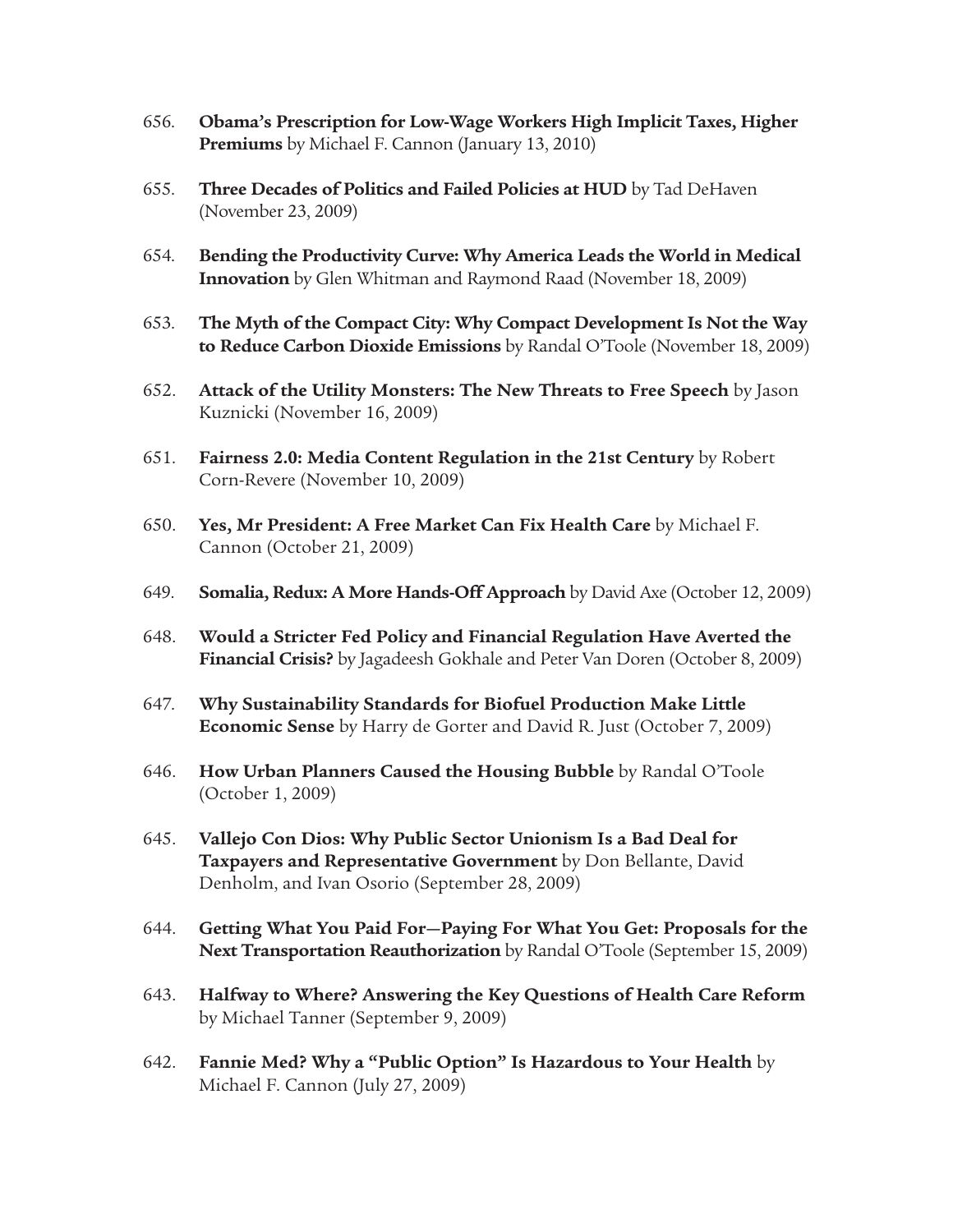- 641. **The Poverty of Preschool Promises: Saving Children and Money with the Early Education Tax Credit** by Adam B. Schaeffer (August 3, 2009)
- 640. **Thinking Clearly about Economic Inequality** by Will Wilkinson (July 14, 2009)
- 639. **Broadcast Localism and the Lessons of the Fairness Doctrine** by John Samples (May 27, 2009)
- 638. **Obamacare to Come: Seven Bad Ideas for Health Care Reform** by Michael Tanner (May 21, 2009)
- 637. **Bright Lines and Bailouts: To Bail or Not To Bail, That Is the Question** by Vern McKinley and Gary Gegenheimer (April 21, 2009)
- 636. **Pakistan and the Future of U.S. Policy** by Malou Innocent (April 13, 2009)
- 635. **NATO at 60: A Hollow Alliance** by Ted Galen Carpenter (March 30, 2009)
- 634. **Financial Crisis and Public Policy** by Jagadeesh Gokhale (March 23, 2009)
- 633. **Health-Status Insurance: How Markets Can Provide Health Security** by John H. Cochrane (February 18, 2009)
- 632. **A Better Way to Generate and Use Comparative-Effectiveness Research** by Michael F. Cannon (February 6, 2009)
- 631. **Troubled Neighbor: Mexico's Drug Violence Poses a Threat to the United States** by Ted Galen Carpenter (February 2, 2009)
- 630. **A Matter of Trust: Why Congress Should Turn Federal Lands into Fiduciary Trusts** by Randal O'Toole (January 15, 2009)
- 629. **Unbearable Burden? Living and Paying Student Loans as a First-Year Teacher** by Neal McCluskey (December 15, 2008)
- 628. **The Case against Government Intervention in Energy Markets: Revisited Once Again** by Richard L. Gordon (December 1, 2008)
- 627. **A Federal Renewable Electricity Requirement: What's Not to Like?** by Robert J. Michaels (November 13, 2008)
- 626. **The Durable Internet: Preserving Network Neutrality without Regulation** by Timothy B. Lee (November 12, 2008)